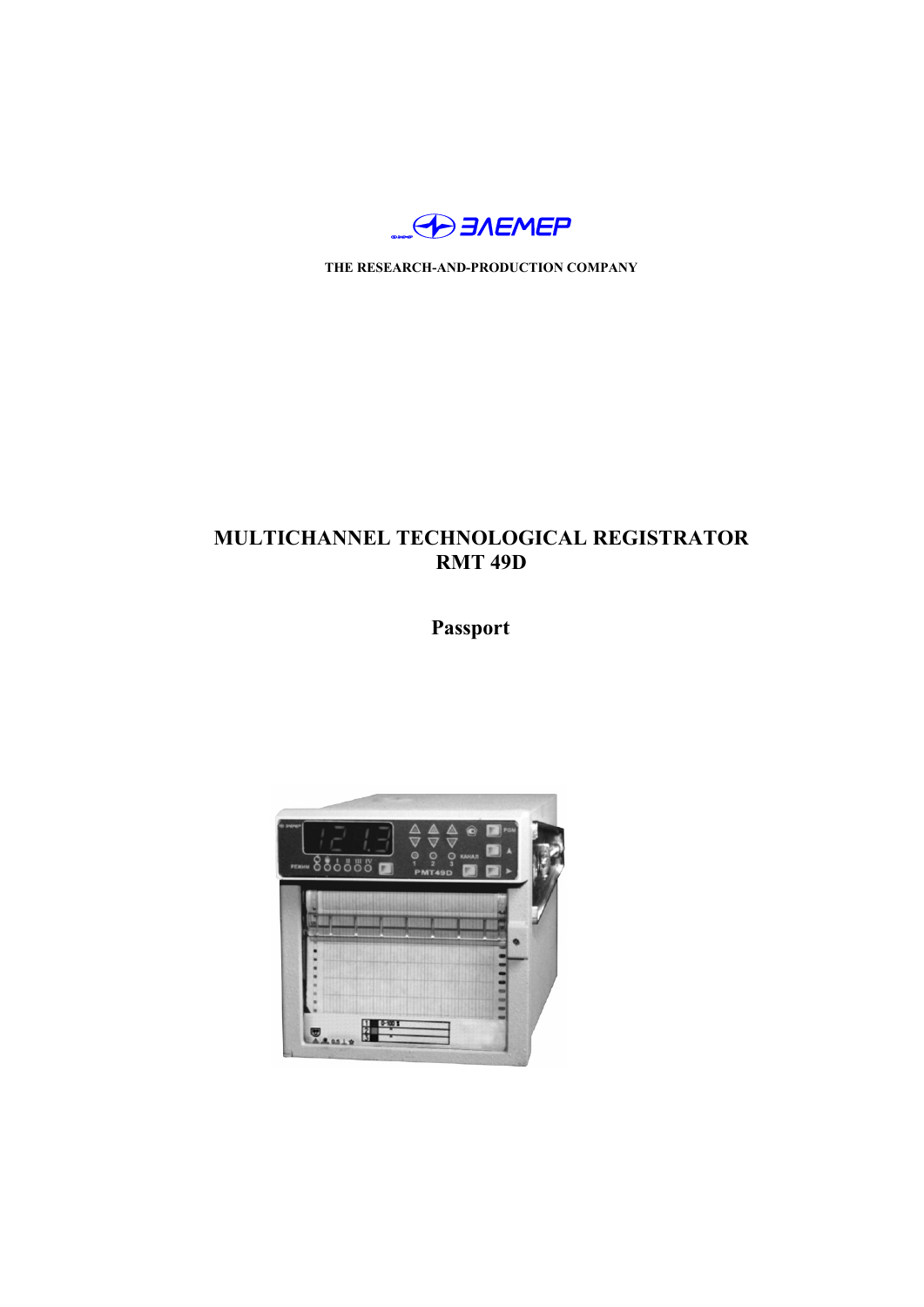## **CONTENTS**

| 1. Introduction                            |    |
|--------------------------------------------|----|
| 2. Purpose of the article                  |    |
| 3. Specifications and characteristics      |    |
| 4. Completeness                            |    |
| 5. Article system and work                 | 8  |
| 6. Safety regulations                      | 14 |
| 7. Pre-starting procedure                  | 14 |
| 8. Operating procedure                     | 16 |
| 9. Instructions on verification            | 17 |
| 10. Transportation and storage regulations | 20 |
| 11. Acceptance certificate                 | 21 |
| 12. Certificate on packing                 | 23 |
| 13. Manufacturer's warranty                | 23 |
| 14. Claims information                     | 23 |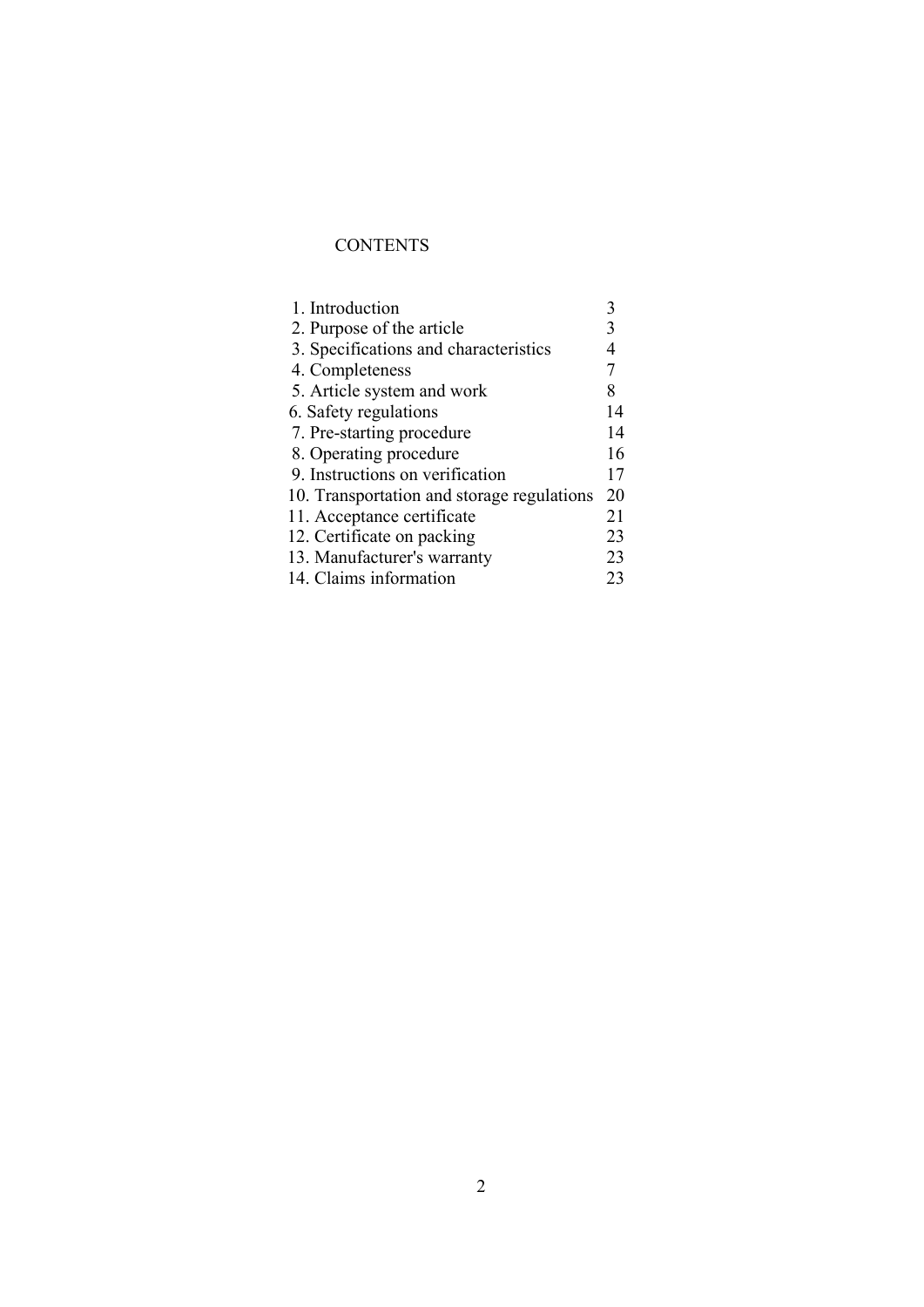## 1. INTRODUCTION

1.1. The present passport is to make easy acquaintance with the system and service regulations of the multichannel registrar RMT 49D (further RMT) and contains articles of information certifying manufacturer's warranties.

#### 2. PURPOSE OF THE ARTICLE

2.1. RMT is intended for measuring temperature and other not electrical quantities transformed into electrical signals of force and voltage of direct current or active resistance.

2.2. RMT is used in various technological processes of industry and agriculture.

2.3. RMT is an analog-digital showing, graphic recording and measuring tracer, which is configured by the type of coming input signal, by the ranges of the measured quantity and by the type of scale by consecutive interface RS 232.

2.4. RMT is intended for working with thermal converters of resistance 50М, 100М, 50П, 100П on STATE STANDARTS 6651-94 or Pt100 DIN N43760, thermoelectric converters on STATE STANDARTS Р 50431-92 and converters with the unified output signals on STATE STANDARTS 26.011-80.

2.5. The dependence of registered quantity on the unified input signal for RMT can be as linear, as with a square root extraction function.

2.6. The RMT design allows its installation in the control desk

2.7. For securing from the environment effect RMT is executed in a dust and water proof performance. The degrees of protection from penetration of dust and water according to STATE STANDARTS 14254-80:

- IP52 for models with the case opening downwards

(the door performance is designated by the letter "K");

- IP54 for models with the case opening to the side (the door performance is designated by the letter "Р");

- IP20 (for terminal posts on the RMT back panel).

2.8. RMT can have from one up to three channels of measurement and record of various physical quantities.

2.9. According to the STATE STANDARTS 9999-94, RMT is:

- a secondary recording electric device;

- According to the type of the diagram carrier - with a record on a tape;

- According to the method of record - with a liquid ink pen recording ;

- According to the character of record - with a continuous record.

2.10. On stability to climatic effects at operation RMT corresponds to the  $3<sup>rd</sup>$  group of performance on the STATE STANDARTS 22261-94.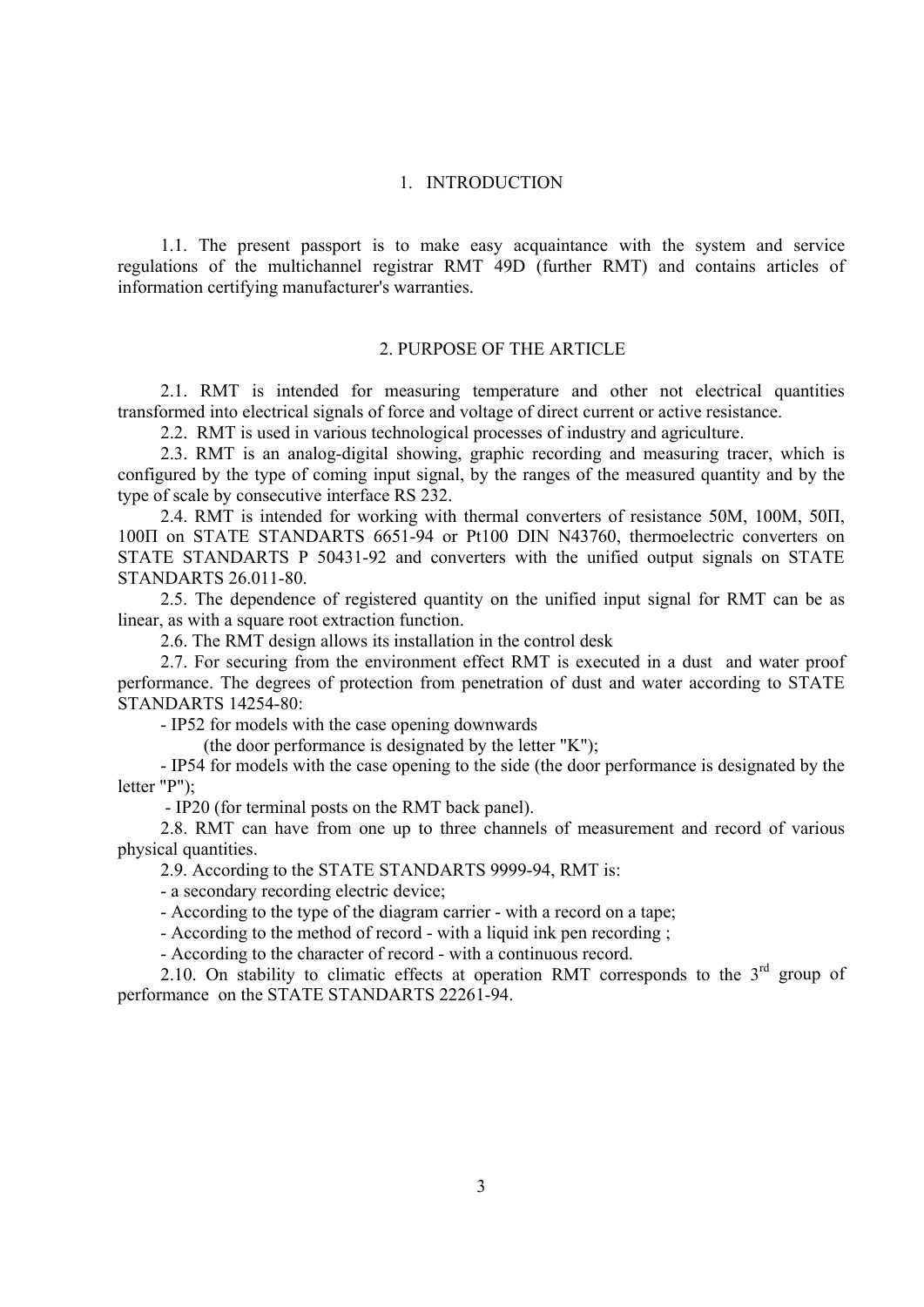## 3. SPECIFICATIONS AND CHARACTERISTICS

3.1. Number of measuring channels -

- 3.2. Number of recording channels -
- 3.3. Parameters of the device configuration:

| Parameter                        | parameter       | factory                 | Channel 1 | channel 2 | channel 3 |
|----------------------------------|-----------------|-------------------------|-----------|-----------|-----------|
|                                  | designation     | installation            |           |           |           |
| The network address              | Un              |                         |           |           |           |
| Speed of exchange                | SPd             | 9,6                     |           |           |           |
| Time of indication (seconds)     | tind            | $\overline{\mathbf{3}}$ |           |           |           |
| Allowed inst. Progr              | EnP             |                         |           |           |           |
| The configuration password       | PScF            | 0000                    |           |           |           |
| Type of the gauge                | dAt             | t420                    |           |           |           |
| The switching diagram            | Lc              | c <sub>3</sub>          |           |           |           |
| Marks after the point            | UF              | 1                       |           |           |           |
| Averaging                        | nS              | $\mathbf{1}$            |           |           |           |
| min of the indication range      | dP1             | $\theta$                |           |           |           |
| max of the indication range      | dP2             | 100                     |           |           |           |
| Square root                      | Sqr             | $\theta$                |           |           |           |
| Zone of return                   | GSt             | 0,5                     |           |           |           |
| Resolution of relay working      | EnU             | $\mathbf{1}$            |           |           |           |
| Relay 1 at the gauge breakage    | rL1             | $\mathbf{0}$            |           |           |           |
| Relay 2 at the gauge breakage    | rL2             | $\boldsymbol{0}$        |           |           |           |
| Relay 3 at the gauge breakage    | rL3             | $\theta$                |           |           |           |
| Relay 4 at the gauge breakage    | rL4             | $\boldsymbol{0}$        |           |           |           |
| min of the record range          | PP1             | $\theta$                |           |           |           |
| max of the record range          | PP <sub>2</sub> | 100                     |           |           |           |
| Compensator calibration R0       | Clr             |                         |           |           |           |
| Line calibration R               | Clc             |                         |           |           |           |
| Replacement of recording devices | Pen             |                         |           |           | ---       |

3.4. The ranges of measurements, source parameters and limits of the admitted indicated basic errors of RMT measured quantities taking into consideration their configurations conform to those ones indicated in the table 1 and table 2.

The basic indicated error on the computer channel RMT does not exceed the basic indicated error on the measuring channel.

3.5. Limit of the basic indicated error on record of measured quantity is  $\pm 1\%$ .

3.6. Limit of the basic relative error on time record is  $\pm$  0,05 %

3.7. The RMT tolerance zone of is in limits of  $\pm$  0.2 %.

3.8. The maximum significance of friction effect expressed in percentage of graduation length (width of a record field), does not exceed 0,3 %.

3.9. Reproducibility of the measurements results is not more than 0,2 %.

3.10. The instability of RMT indications during 10 days (long drift) is not more than  $\pm$  0,4 %.

3.11. The working mode establishment time is not more than 20 minutes.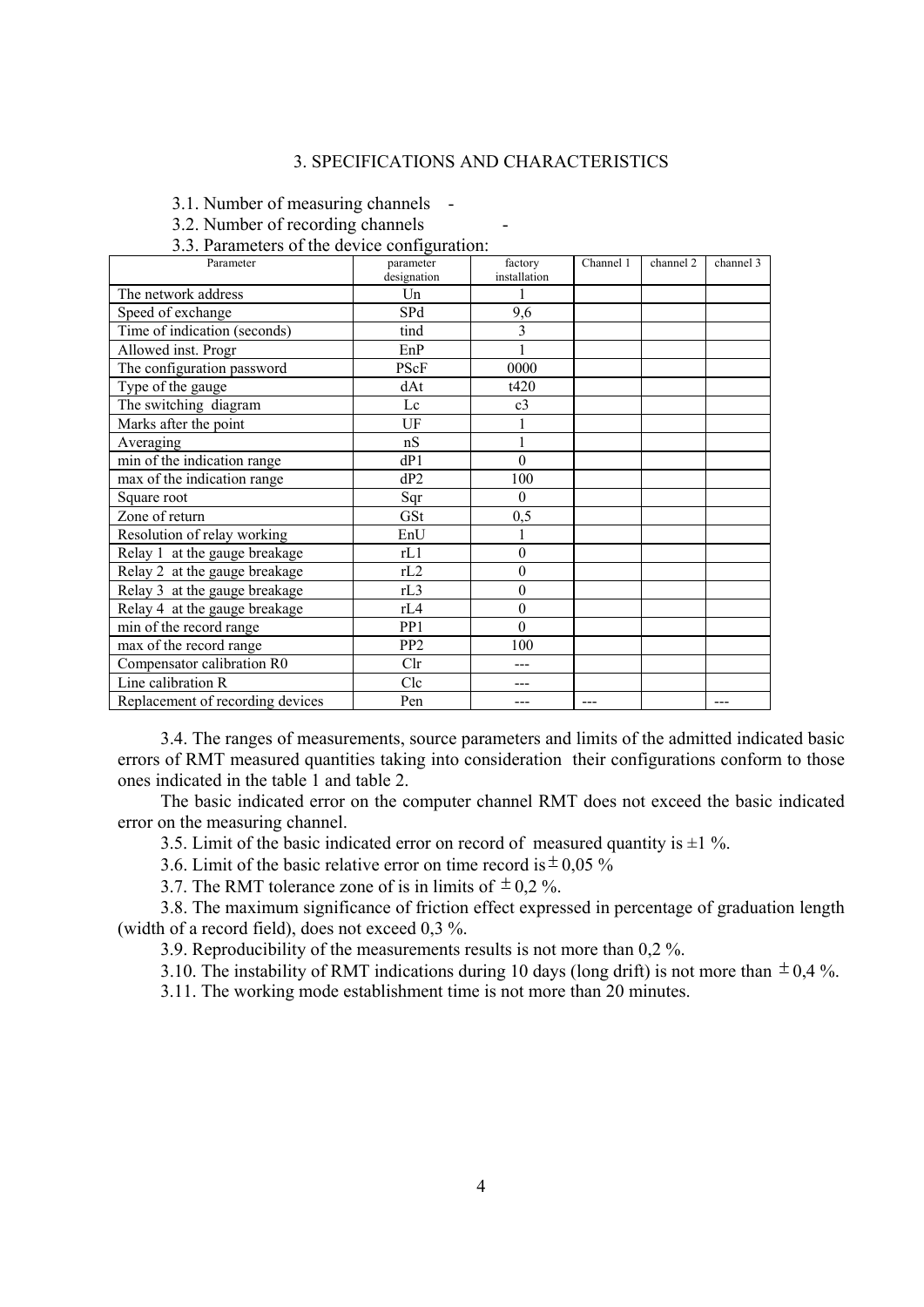|                      |           |                             |                     | Input parameters       |                              |                                                 |
|----------------------|-----------|-----------------------------|---------------------|------------------------|------------------------------|-------------------------------------------------|
| Type of the          |           | Range of                    | On HCX              |                        |                              | limits of the basic                             |
| primary<br>converter | $W_{100}$ | measured<br>temperatures, C | Resistance, Ohm     | Thermo-<br>emf., $M$ V | input<br>resistance,<br>KOhm | indicated<br>admissible error,<br>$\frac{0}{0}$ |
|                      | 2         | 3                           | 4                   | 5                      | 6                            | 7                                               |
| 50M                  | 1,4280    |                             | $39,23 \div 92,78$  |                        |                              |                                                 |
| 100M                 |           | $-50 \div 200$              | $78,45 \div 185,55$ |                        |                              |                                                 |
| 50M                  | 1,4260    |                             | $39,35 \div 92,62$  |                        |                              |                                                 |
| 100M                 |           |                             | $78,69 \div 185,23$ |                        |                              | $\pm (0, 25^{+})$                               |
| $50\Pi$              | 1,3910    |                             | $29,82 \div 141,95$ |                        |                              |                                                 |
| $100\Pi$             |           | $-100 \div 500$             | $59,64 \div 283,89$ |                        |                              |                                                 |
| Pt100                | 1,3850    |                             | $60,26 \div 280,98$ |                        |                              |                                                 |
| <b>TXA</b>           |           | 0:1300                      |                     | 0:52,398               |                              |                                                 |
| XA(K)                |           |                             |                     |                        |                              |                                                 |
| <b>TXK</b>           |           | 0:600                       |                     | 0:49,098               | not less than<br>30          |                                                 |
| XK(L)                |           |                             |                     |                        |                              | $\pm (0, 5^{+})$                                |
| ТПП                  |           | 0:1300                      |                     | 0:13,155               |                              |                                                 |
| $\Pi \Pi(S)$         |           |                             |                     |                        |                              |                                                 |
|                      |           |                             |                     |                        |                              |                                                 |

The table 1. The multichannel technological registrars RMT with input signals from thermal converter of resistance and thermoelectric converters

The table 2. Multichannel technological registrars RMT with input electrical signals in form of the direct current voltage or of the direct current

| Measured    |                        | source parameters               |                      | Limits of the basic                 |
|-------------|------------------------|---------------------------------|----------------------|-------------------------------------|
| quantity    | measuremen<br>ts range | Resistance, MOhm, -<br>not less | voltage, MV, no more | Indicated admissible error,<br>$\%$ |
|             | $0:5**$                |                                 |                      |                                     |
|             | $0 \div 20$            |                                 | 105                  |                                     |
| Current, MA | $4 \div 20**$          |                                 |                      |                                     |
|             | $0\div 5$              |                                 | 100                  |                                     |
|             | $4\div 20$             |                                 |                      | $\pm(0,2 + *)$                      |
|             | $0 \div 75$            |                                 |                      |                                     |
| voltage, MV | $0 \div 100$           | 0,1                             |                      |                                     |

\* - one unit of the last category expressed in percentage of measurements range ;

\*\* - for RMT with unified source signals the dependence of the measured quantity from the input signal can be either linear, or with a square root extraction function.

3.12. The RMT indications variation is within the limits of +- 0,2 %.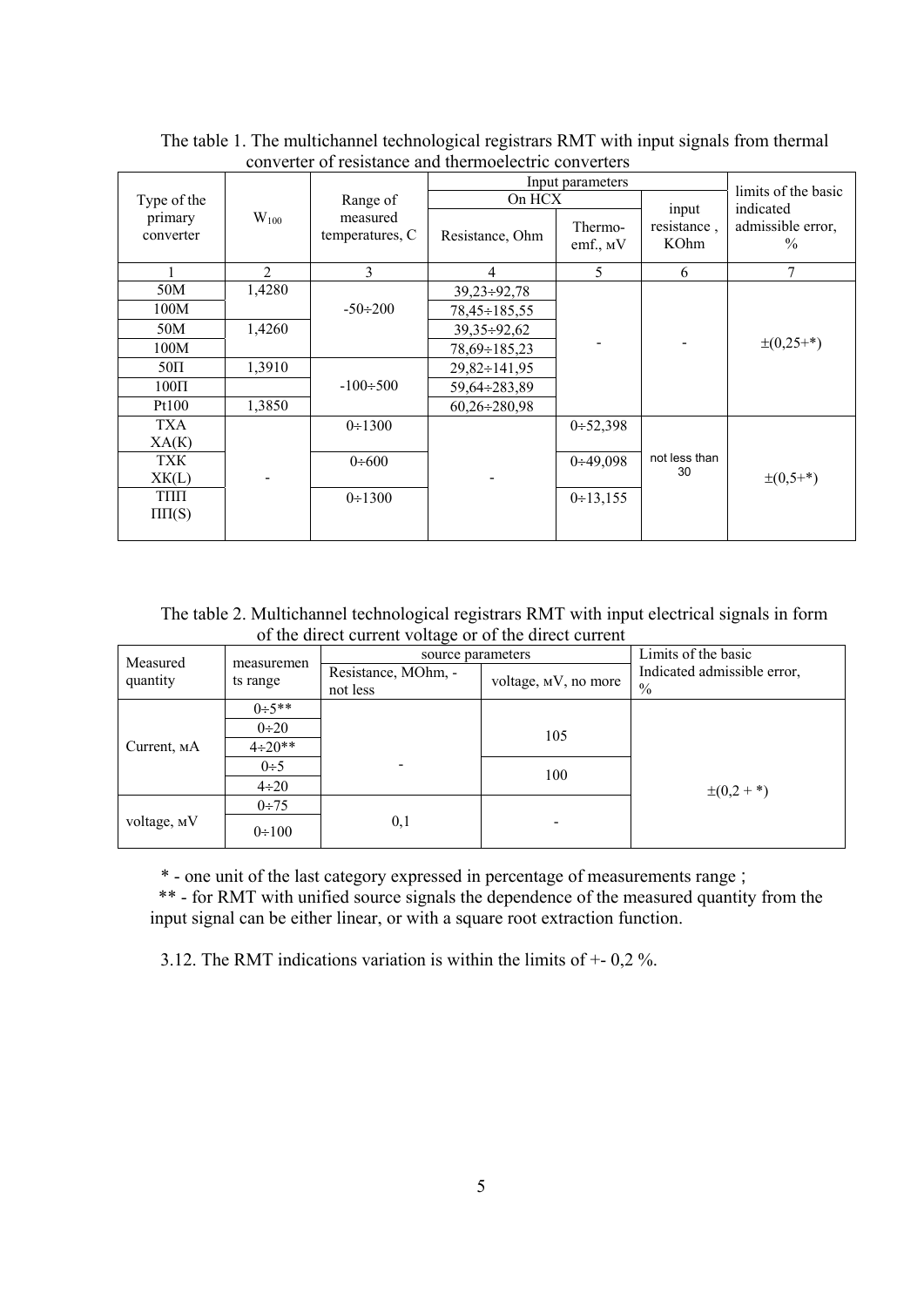3.13. The limits of the admitted additional error of RMT, caused by temperature changing of surrounding air from normal (20  $\pm$  5) C up to any other temperature in limits of (+5 - +40) C for each 10 C of temperature changing, do not exceed  $\pm$  0.5 % in the part of quantity record and 0.5 of the limits of admitted basic error measured quantities in the part of measurements

3.14. The limits of the admitted additional error of RMT, intended for working with thermoelectric converters caused by a temperature change in their free ends in a range  $(+5 - +40)C$ , do not exceed  $\pm 1$  % in the quantity record part and do not exceed the limits of the admitted basic error of measured quantities in the part of measurements.

3.15. The limits of the admitted additional error caused by changing of the supply voltage from nominal (220V) in limits (187 - 242)V, do not exceed  $\pm 0.5$  % in the art of the quantity record and 0,5 of the basic errors of measured quantities in the part of measurements.

3.16. The limits of the admitted additional error of RMT, caused by the effect of constant magnetic fields and (or) of network frequency variable fields with intensity up to 400 А/м do not exceed  $\pm$  0.5 % in the part of quantity record and 0.5 of basic errors of measured quantities in the part of measurements.

3.17. Limits of the admitted additional error of RMT, caused by influence of the transverse interference voltage of an alternating current with effective significance equal to 50 % of maximum significance of the electrical input signal of RMT, acting between any input measuring clips in consequence with a useful signal and having any phase angle, do not exceed  $\pm 0.5$  % in the part of quantity record and 0,5 of the basic errors of measured quantities in the part of measurements.

3.18. Limits of the admitted additional error of RMT, caused by an influence of the longitudinal interference voltage of a constant or alternating current with effective significance equal to 100 % of maximum significance of the electrical input signal of RMT, acting between any measuring clip and an earthen case and having any phase angle, do not exceed  $\pm 0.5$  % in the part of quantity record and 0,5 of basic errors of the measured quantities in the part of measurements.

3.19. The area of the setting task corresponds to the range of measurements.

3.20. The limit of the admitted basic error of operation of the signaling system does not exceed the limit of the admitted basic error of measured quantities.

3.21. The limit of admitted additional error of operation of the signaling system caused by a temperature change of surrounding air from a normal one up to anyone in working temperature limits for each 10С of temperature changing, does not exceed 0,5 of the admitted basic error limit of the signaling system operation.

3.22. The limit of the admitted basic error of operation of the signaling system caused by a supply voltage changing from nominal one up to any one in limits of the working conditions of using, does not exceed 0,5 of the limit of the admitted basic error of the signaling system operation.

3.23. The RMT mains supply is carried out from an alternating current source with frequency

of (50  $\pm$  1)Hz and voltage of (220<sup>-33</sup> 33 +22<br>−33 )V.

 The capacity, consumed by RMT from an alternating current source at rated voltage, does not exceed 15 А.

3.24. RMT electrical circuits isolation concerning its case withstands during 1 minutes a test voltage action of practically sinusoidal wave form of 1500V and a frequency from 45 up to 65 Hz at normal conditions and 900V and a frequency from 45 up to 65V at the temperature of  $(25 \pm 3)C$ and at relative humidity of (90  $\pm$  3) %.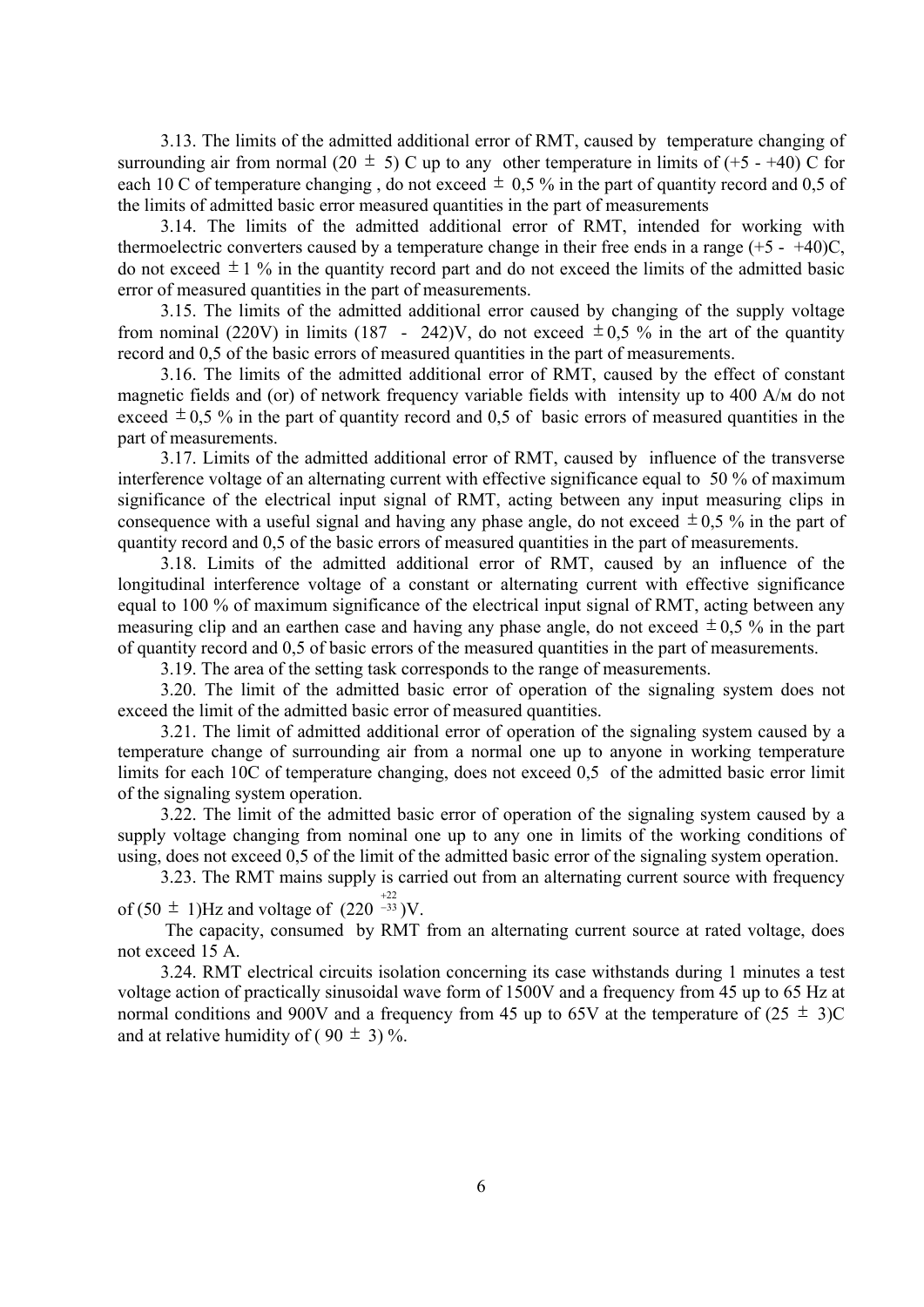3.25. Electric resistance of conductor line isolation of RMT circuits concerning its case and is not less:

- 20 M Ohm at the surrounding air temperature of (20  $\pm$  5) C, and at the relative humidity from 30 up to 80  $\%$ ;

- 5 M Ohm at the surrounding air temperature of  $(40 \pm 3)$ C and at the relative humidity from 30 up to 80 %.

3.26. Chart tape:

Useful width - 100 mm, length of record - 80 mm.

3.27. The speed of moving of the diagram is chosen out from a rang: 0, 10, 20, 60, 120, 240, 600, 1200, 3600, 7200, 14400 mm / hour.

3.28. Overall dimension, mm, no more:

- Forward panel 144х144;

- Assembly depth 250;
- Cut in a board 139х139.
- 3.29. RMT weight is not more than 4 kg.

3.30. RMTs are resistant to the effect of surrounding air temperature from +5 up to +40С.

3.31. RMTs are resistant to effect of humidity up to 90 % at the temperature of 25С.

3.32. RMTs in transport packing withstand the temperature up to +50С.

3.33. RMTs in transport packing withstand the temperature down to –50С.

3.34. RMTs in transport packing withstand the environment air influence with relative humidity of 98 % at the temperature of 35С.

3.35. RMT in transportation packing are stable against effect of shock jolting with number of impacts per one minute - 80, with average quadratic acceleration rate of 98 м/с2 and during 1 hour.

#### 4. COMPLETENESS

| - multichannel technological registrar RMT 49D                | - 1 pieces; |
|---------------------------------------------------------------|-------------|
| - corresponding part of a socket DB9                          | - 1 pieces; |
| - diskette with the software (on RMT group)                   | - 2 pieces; |
| - Key for the door                                            | - 1 pieces; |
| - Complete set of writing pen units such as ZP 410-ZP 430     | - 1 pieces; |
| - Fixing bracket                                              | - 2 pieces; |
| - Rolled paper                                                | - 8 pieces; |
| - multichannel technological registrars RMT 49D. The passport | - 1 pieces. |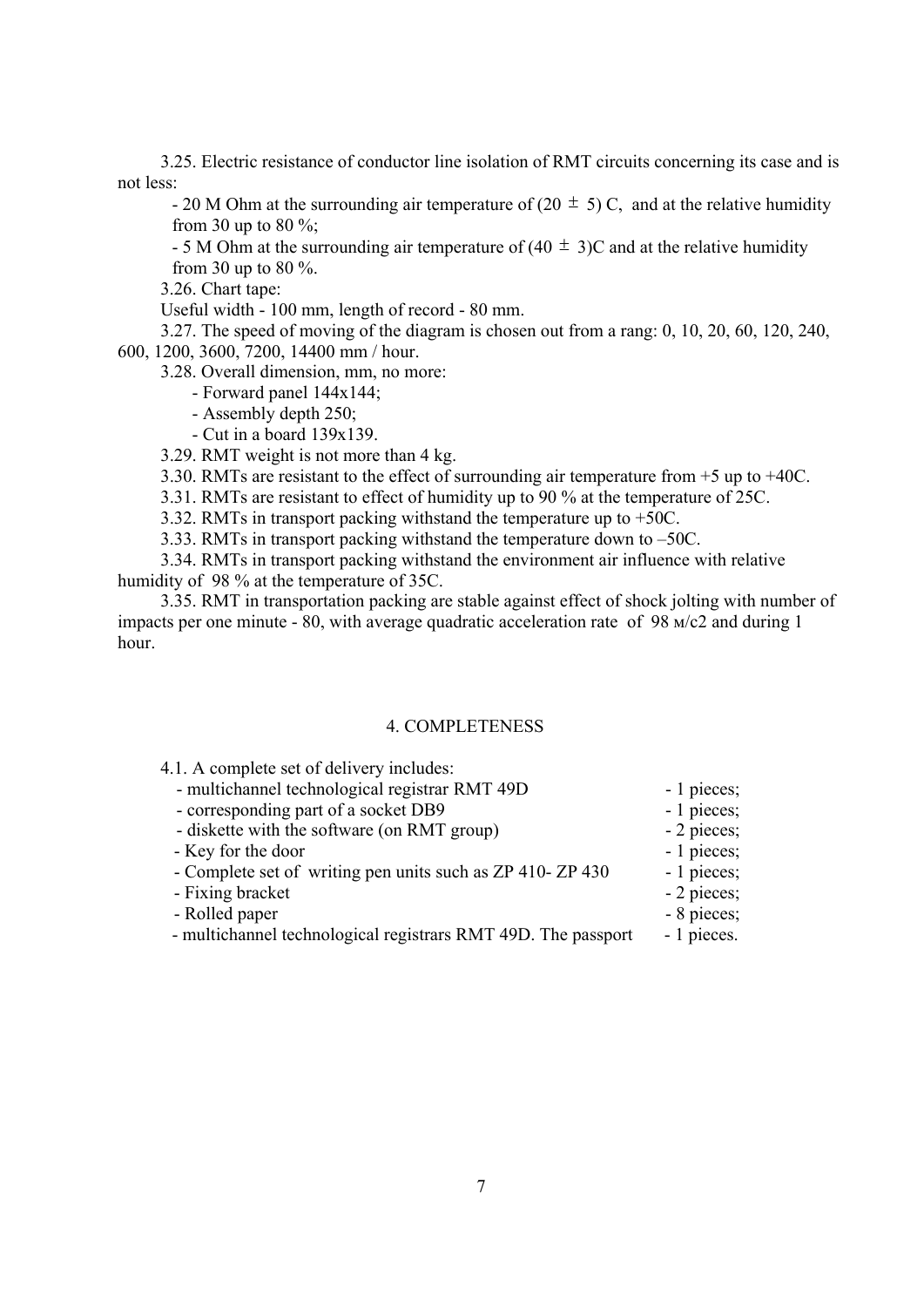#### 5. ARTICLE SYSTEM AND WORK

5.1. RMT set includes:

- power supply transformer unit with linear stabilizers;
- impulse power supply unit;
- analog-digital converter ADC (one for each measuring channel);
- microprocessor block;
- indication and keyboard module;
- digital-to-analog converters module,

recording device with a linear electric motor, recording device and servo amplifiers (one for each measuring channel);

- tape driving mechanism with a speed changing system for plotting paper moving;
- twelve executive relays of the signaling system (four for a measuring channel);
- module of the interface RS 232 to connect with the computer.

5.1.1. The power supply transformer unit will transforms the mains voltage 220V in not stabilized +8V, +17V and stabilized +5V,  $\pm$  5V,  $\pm$  12V, supplying all electronic units, except for АDC. The switch of supplying is not stipulated, as RMT is intended for continuous mode working.

5.1.2. The impulse power unit transforms not stabilized voltage of +8V in stabilized electrically untied couple voltage of +5V, supplying ADC modules.

5.1.3. ADC transforms an input analog signal into a code arriving at the microprocessor through an optical interconnection.

5.1.4. The microprocessor block, by results of ADC interrogation, calculates the current significance of the measured quantity, displays it on the indicator, interrogates the keyboard, manages the modules of digital-to-analog converters and interface RS 232 and the executive relay.

5.1.5. The executive relays are switched on (are switched off) at the measured quantity exit out of limits of bottom I, II and top III, IV setting .

 Setting values are entered by the keyboard or on COHM port and are displayed on the board panel.

The executive relays of bottom setting I, II are switched on, if  $T \leq \text{UStI}$ ,  $T \leq \text{UStII}$  and are switched off, if  $T > UstI + GSt$ ,  $T > UstII + GSt$  accordingly. The executive relays of top setting III, IV are switched on, if  $T$  UStIII,  $T$  UStIV and are switched off, if  $T <$  UStIII + GSt,  $T <$  UStIV + GSt accordingly. Here:

Т - current significance of measured quantity;

UstI, UstII, UStIII, UstIV – values of setting I, II, III, IV accordingly;

GSt - the value of hysteresis or a zone of return (is entered individually for each channel).

5.1.6. All executive relays are output by complete contact groups: general(common), normally closed, normal opened contacts.

5.1.7. If during working RMT fails to measure significance of input quantity because of:

- input circuits breakage ;
- measured quantity exit out of range of measurements limits;
- ADC malfunctions,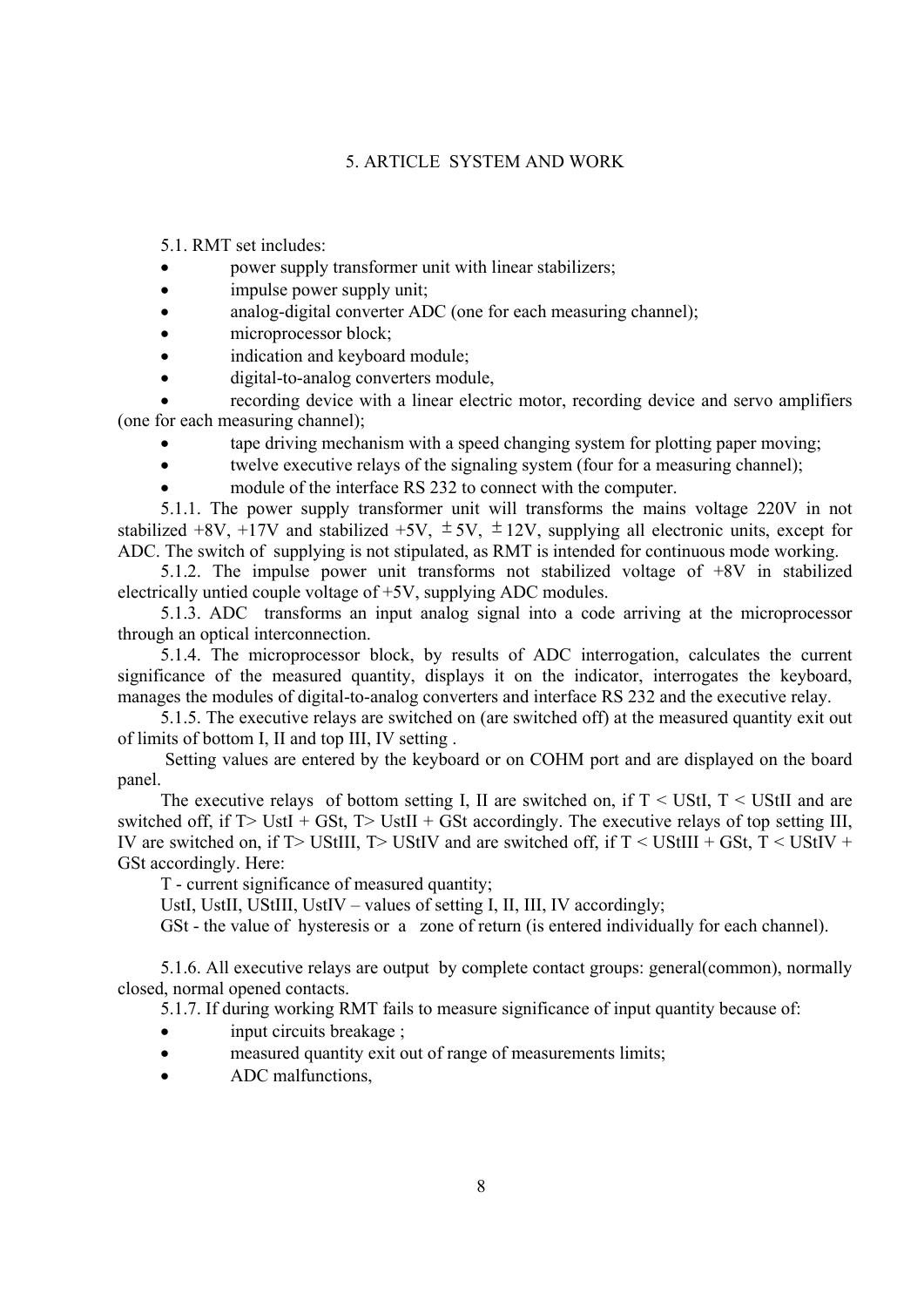the given relay is established in the condition determined in parameters rL1, rL2, rL3, rL4 individually for each setting of each channel.

 $rL1 = 0$ ,  $rL2 = 0$ ,  $rL3 = 0$  or  $rL4 = 0$  - the appropriate relay is switched off;

 $rL1 = 1$ ,  $rL2 = 1$ ,  $rL3 = 1$  or  $rL4 = 1$  - the appropriate relay is switched on.

5.1.8. The keyboard and indication module structure includes:

1) Six green round LEDs (Lighted Electric Diode) displaying the indication mode of the basic four-digit indicator; the button MODE allowing to choose one of six modes of operation:

• cyclic interrogation of channels on the measured quantity (indication time of one channel is set from 2 up to 100 seconds);

Manual interrogation of channels on the measured quantity;

I setting indication I;

II setting indication II;

III setting indication III;

IV setting indication IV.

2) Six round green LEDs displaying the channel number; the choice of the channel is made with the button CHANNEL.

3) Six triangular LEDs displaying the relay RMT condition. Δ LEDs display the relay setting condition III, IV, and LEDs  $\nabla$  display the relay setting condition I, II:

The red color displays the operation of the emergency setting relay IV, I independently from the condition of the relay III, II accordingly;

The vellow color displays the condition of the precautionary setting relay III, II,

To provide a correct logic working of indication it is necessary to establish the setting significance in the following order: UStI < UStII < UStIII < UstIV.

4) Buttons «PGM», ">", "▲", are used for the input of setting, configuration parameters and realization of calibration of the line resistance at the two-wire diagram of circuit connection of resistance thermal converters and R0 of the equalizer for thermoelectric converters. One pressing to the button of a choice of the edited category ">" provides moving of the edited (blinking) category to the right. One pressing to the button "▲" provides significance changing of the edited category per unit or it chooses the following configuration parameter.

5.1.8.1. For programming of settings:

• display into indication the edited setting value with the help of buttons MODE and CHANNEL;

- press the button "PGM" for beginning of setting value programming;
- edit the setting value with the help of buttons ">", " $\triangle$ " according to article 5.1.8.4);
- finish the setting editing by pressing the button "PGM".

5.1.8.2. For configuration parameters programming:

in the mode of cyclic or manual interrogation of channels, press the button "PGM", then on the indicator the header "PScF" will be highlighted - the password inquiry;

enter the password with the help of buttons ">", " $\triangle$ " according to article 5.1.8.4); if the entered password is correct, a mnemonic designation of the first configuration parameter will be displayed; if the password is wrong, RMT will come back to the previous mode of operation. *If the password is equal to 0, the pressing of the button "PGM" will result at once in indication of the first configuration parameter;* 

- choose the necessary parameter with the button " $\blacktriangle$ ";
- choose the necessary channel with the button CHANNEL;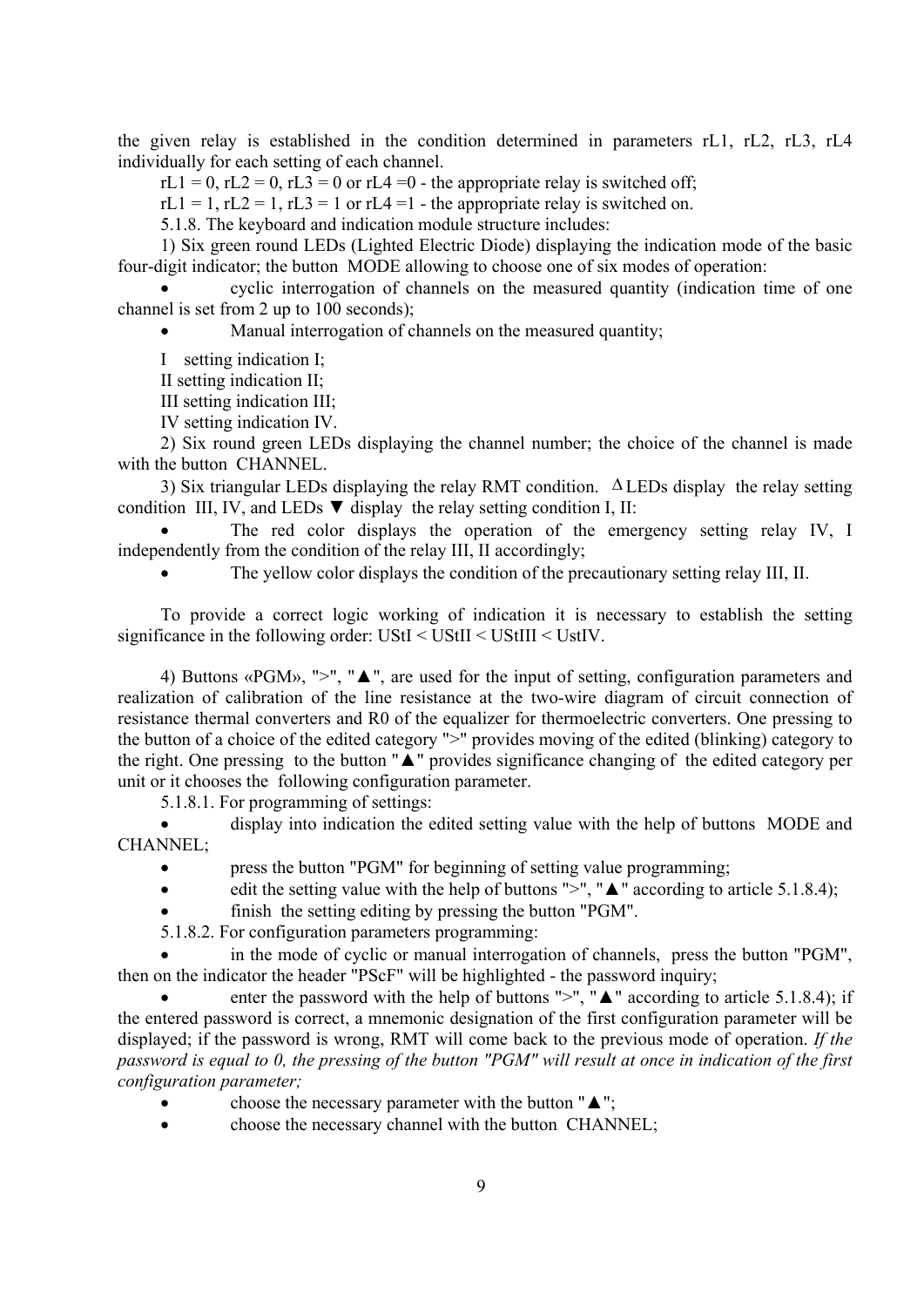press the button " $>$ " for viewing the parameter value (pressing of the button " $\triangle$ " will cause returning to the indication of the parameter name and further on to a choice of the next parameter);

- edit the parameter according to article  $5.1.8.4$ );
- press the button " $\triangle$ " for returning to indication of the name of parameter;
- choose the next parameter with buttons " $\triangle$ " and CHANNEL;

The exit from the menu of the configuration programming is carried out by pressing the button "PGM" from any article of the menu.

*The notes: 1. When the power supply is switched on* RMT *passes to a cyclic mode of channels interrogation.*

2. If buttons are not pressed within five minutes, RMT passes to the mode of cyclic or manual interrogation of channels from any other mode of indication.

3. RMT makes measurement of input signals, the relay management and makes records on paper in any indication mode.

4. The change of any setting or configuration parameter enters into force just after its input.

5.1.8.3. Parameters of a configuration and their designation:

1) «Un» - the network number, by which RMT responds to the computer inquiry. The network number value is from 1 up to 254.

Factory setting "Un"  $= 1$ .

2) "Spd" - speed of transferring by the serial port RS 232. The speed of transferring is chosen from the row: "0,3"; "0,6"; "1,2"; "2,4"; "4,8"; "9,6" Kbit per second.

Factory setting installation(aim) "Spd" = "9,6".

3) "tind" - time of indication (seconds) 2 - 100.

4) "EnP" - sanction of setting programming;

 $"EnP" = 0$  - programming is forbidden;

 $"EnP" = 1 - setting programming is authorized.$ 

Factory setting " $EnP" = 1.$ 

5) "PScF" - password on the configuration 0 - 9999.

6) "dAt" - type of the primary converter.

Factory setting - «t420». Table 3.

7) "Lc" - circuit of connection of the THERMOCONVERTER OF RESISTANCE;

"c2" - two-wire;

"с3" –three-wire .

Factory setting - "c3".

 8) "UF.n" – quantity of measuring marks after the point on indication of the channel n from  $0 \text{ up to } 3$ .

Factory installation(aim) - "1".

9) "nS.n" - amount of measurements for averaging on the channel n from 1 up to 100.

Time of one measurement 0,6 seconds.

At setting of this parameter it is necessary to take into account, that at step-by-step changing of the source signal on 10 % from the range of measurements, time of establishment of measured quantity with accuracy of 0,5 % will be equal to 2,9\*nS.n\*0,6 (seconds), with an accuracy of 0,25 % - will be equal to  $3.5*nS.n*0.6$  (seconds). Besides, when switching the RMT power supply on or after reparation of an input circuits breakage, the process of measuring and managing the relay begins after nS.n<sup>\*</sup>0.6 (seconds).

Factory setting - 1.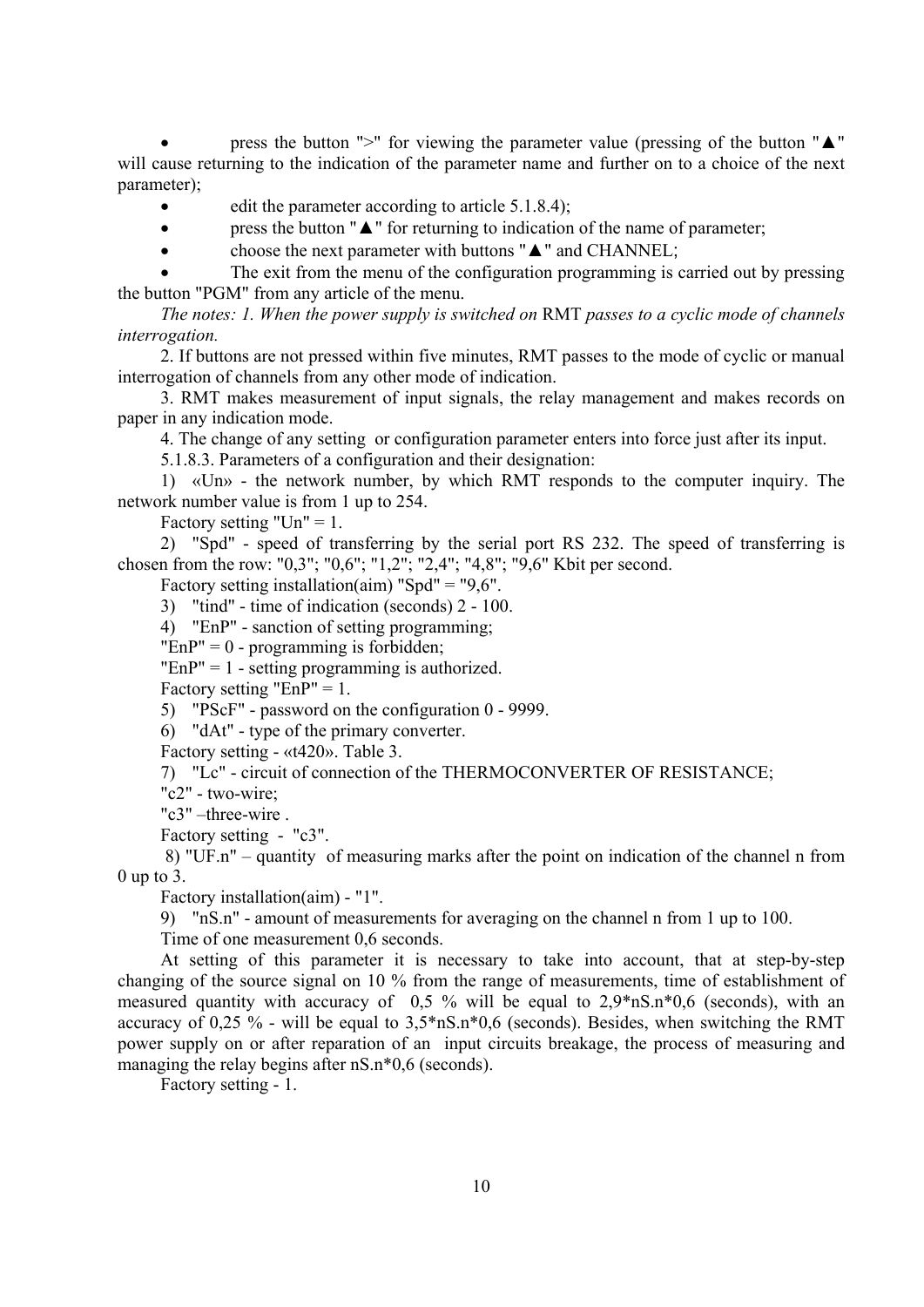| The table 3. |  |  |
|--------------|--|--|
|              |  |  |

| Primary                                          | conditional a                |                          | Range of measured            |
|--------------------------------------------------|------------------------------|--------------------------|------------------------------|
| Converter                                        | designation HCX              | $W_{100}$                | quantities                   |
| Designation                                      |                              |                          |                              |
|                                                  | $\overline{2}$               | $\overline{3}$           | $\overline{4}$               |
| «Cu85»                                           | 50M                          | 1,4280                   | $-50 \div 200$ °C            |
| «Cu65»                                           | 50M                          | 1,4260                   | $-50 \div 200$ °C            |
| $\langle$ Cu83»                                  | 53M                          | 1,4280                   | $-50 \div 200$ °C            |
| «Cu63»                                           | 53M                          | 1,4260                   | $-50 \div 200$ °C            |
| «Cu81»                                           | 100M                         | 1,4280                   | $-50 \div 200$ °C            |
| «Cu61»                                           | 100M                         | 1,4260                   | $-50 \div 200$ °C            |
| «PtH5»                                           | $50\Pi$                      | 1,3910                   | -50÷600 $\,^{\circ}\text{C}$ |
| «PtH1»                                           | $100\Pi$                     | 1,3910                   | $-50 \div 600$ °C            |
| $\langle Ptb1 \rangle$                           | Pt100                        | 1,3850                   | $-50 \div 600$ °C            |
| «HA»                                             | XA(K)                        | $\overline{\phantom{0}}$ | $-50 \div 1300$ °C           |
| «HE»                                             | XK(L)                        | $\overline{\phantom{0}}$ | $-50 \div 600$ °C            |
| $\langle \langle \Pi \Pi \rangle \rangle$        | $\Pi \Pi(S)$                 |                          | $-50 \div 1700$ °C           |
| $\langle \langle 8P \rangle \rangle$             | $BP(A)-1$                    |                          | $-50 \div 2500$ °C           |
| $\langle x(0.5)\rangle$                          |                              |                          | $0\div 5$ MA                 |
| $\langle \langle \text{t} 0 2 0 \rangle \rangle$ | $\qquad \qquad \blacksquare$ | -                        | $0\div 20$ MA                |
| $\langle \langle 1420 \rangle \rangle$           |                              |                          | $4\div 20$ MA                |
| $\langle \langle \text{U100} \rangle \rangle$    |                              |                          | $0\div100$ MV                |
| $\langle 075 \rangle$                            |                              |                          | $0\div 75$ MV                |
| $\langle \langle \text{IT} \rangle \rangle$      |                              |                          | $0\div 320$ Ohm              |

10) "dP1.n" - minimum significance of the range of indication.

There is minimum significance of the range of transformation (significance of indications appropriate to maximum significance of the input source range) for input source signals in the form of a force or a direct current voltage

Factory installation - «0.0».

11) "dP2.n" - maximum significance of the range of indication.

For source signals in form of forces or a direct current voltage maximum significance of a range of transformation (significance of indications appropriate to minimum significance of the input source range).

Factory installation - «100.0».

12) «Sqr.n» - function of a square root extraction.

 $\langle \text{Sqr.nv} \rangle = 0$  - the induced significance at measurement of current or voltage is calculated under the formula

Value = dP1 + (dP2 - dP1) x 
$$
\frac{(I - \text{Im} \,in)}{(\text{Im} \,ax - \text{Im} \,in)}\,,\tag{5.1}
$$

Where Value - significance, induced on the indicator;

I - measured significance of current or voltage;

Imin, Imax - limits of measurement of current or voltage;

dP2, dP1 - range of transformation according to article 4.2.9.3.11).

 $\langle \text{Sqr.nv} \rangle = 1$  - the induced significance at measurement of current or voltage is calculated under the formula

Value = dP1 + (dP2 - dP1) x 
$$
\sqrt{\frac{(I - \text{Im} \, in)}{(\text{Im} \, ax - \text{Im} \, in)}}
$$
 (5.2)

Factory installation - "Sqr.n" =  $0$ .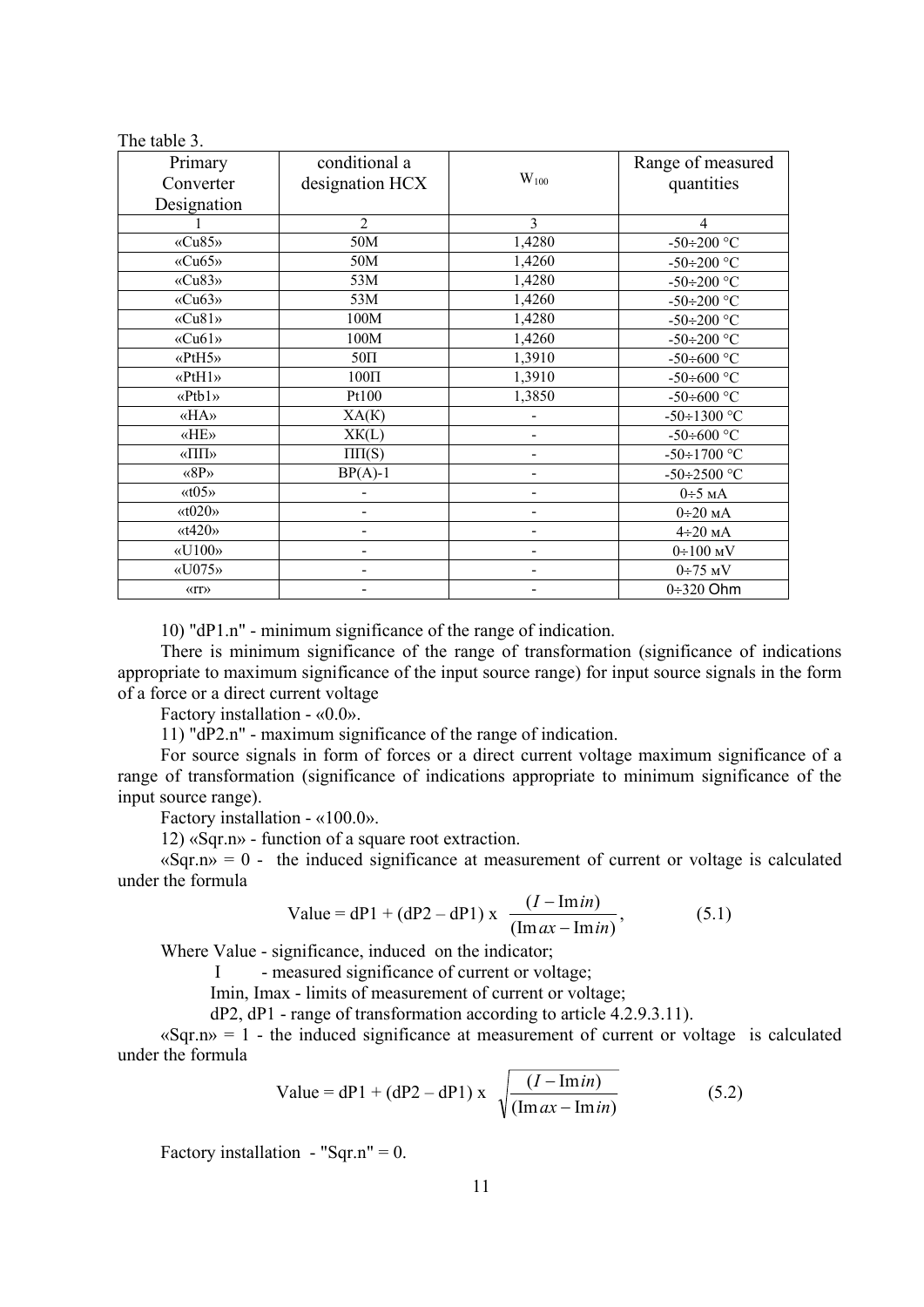13) "GSt.n" - significance of the zone of return on settings operation.

14) "EnU.n" - sanction of settings operation.

"EnU.n" =  $0$  - the settings operation on the channel n is forbidden;

 $"EnU.n" = 1$  - the settings operation on the channel n is authorized.

Factory installation(aim) "EnU.n" = 1.

15) "rL1.n" - condition of the setting relay I at breakage of input source circuits of the channel n.

" $rL1.n" = 0 - is switched off$ ;

" $rL1.n" = 1 - is included.$ 

Factory installation(aim) " $rL1.n" = 0$ .

16) "rL2.n" - condition of the setting relay II at breakage of input source circuits of the channel n.

" $rL2.n" = 0 - is switched off;$ 

 $"rL2.n" = 1 - is included.$ 

Factory installation(aim) " $rL2.n" = 0$ .

17) "rL3.n" - condition of the setting relay III at breakage of source circuits of the channel n.

 $"rL3.n" = 0 - is switched off;$ 

 $"rL3.n" = 1 - is included.$ 

Factory installation(aim) " $rL3.n" = 0$ .

18) "rL4.n" - condition of the setting relay IV at breakage of source circuits of the channel n.

" $rLA.n" = 0 - is switched off;$ 

 $TrLA.n'' = 1 - is included.$ 

Factory installation " $rLA.n" = 0$ .

19) "PP1.n" - minimum significance of a range of record of measured quantity.

Factory installation "PP1.n" = " $0.0$ ".

20) "PP2.n" - maximum significance of a range of record of measured quantity.

Factory installation "PP1.n" = " $100.0$ ".

21) "CLr.n" - line resistance calibration at measurement of the THERMOCONVERTER OF RESISTANCE on 2-circuits diagram, expressed in Оhm:

- Connect a line closed on the part of the THERMOCONVERTER OF RESISTANCE to the device or connect a resistance, equivalent to the line resistance;

- choose the appropriate channel in article "CLr.n" of the menu and press the button ">" (the installed line resistance significance will be highlighted on the indication;

- press the button ">" (indication "no");

- press the button "<sup> $\wedge$ "</sup> (indication "YES");

- press the button ">" (the measured significance of the line resistance will be highlighted in some seconds);

- press the button "^" for exit in the basic menu or «PGM» for exit from the menu.

22) "CLc.n" - calibration resistance of the cold seal compensator at measurement of the THERMOCONVERTER OF RESISTANCE, expressed in ohm, in 0°C:

- connect the thermocouple and the cold seal compensator to the device, according to fig. 7.2 and put the working end of the thermocouple into an ice-water mix  $(0^{\circ}C)$ ;

- choose the appropriate channel in article of the menu "CLc.n" and press the button ">" (the installed compensator significance R0 will be highlighted on the indication);

- press the button ">" (indication "no");

- press the button " $^{\prime\prime\prime}$ " (indication "YES");

- press the button ">" (the measured value of the compensator resistance in 0°С will be highlighted in some seconds); (in some seconds the measured significance of the equalizer will be highlighted;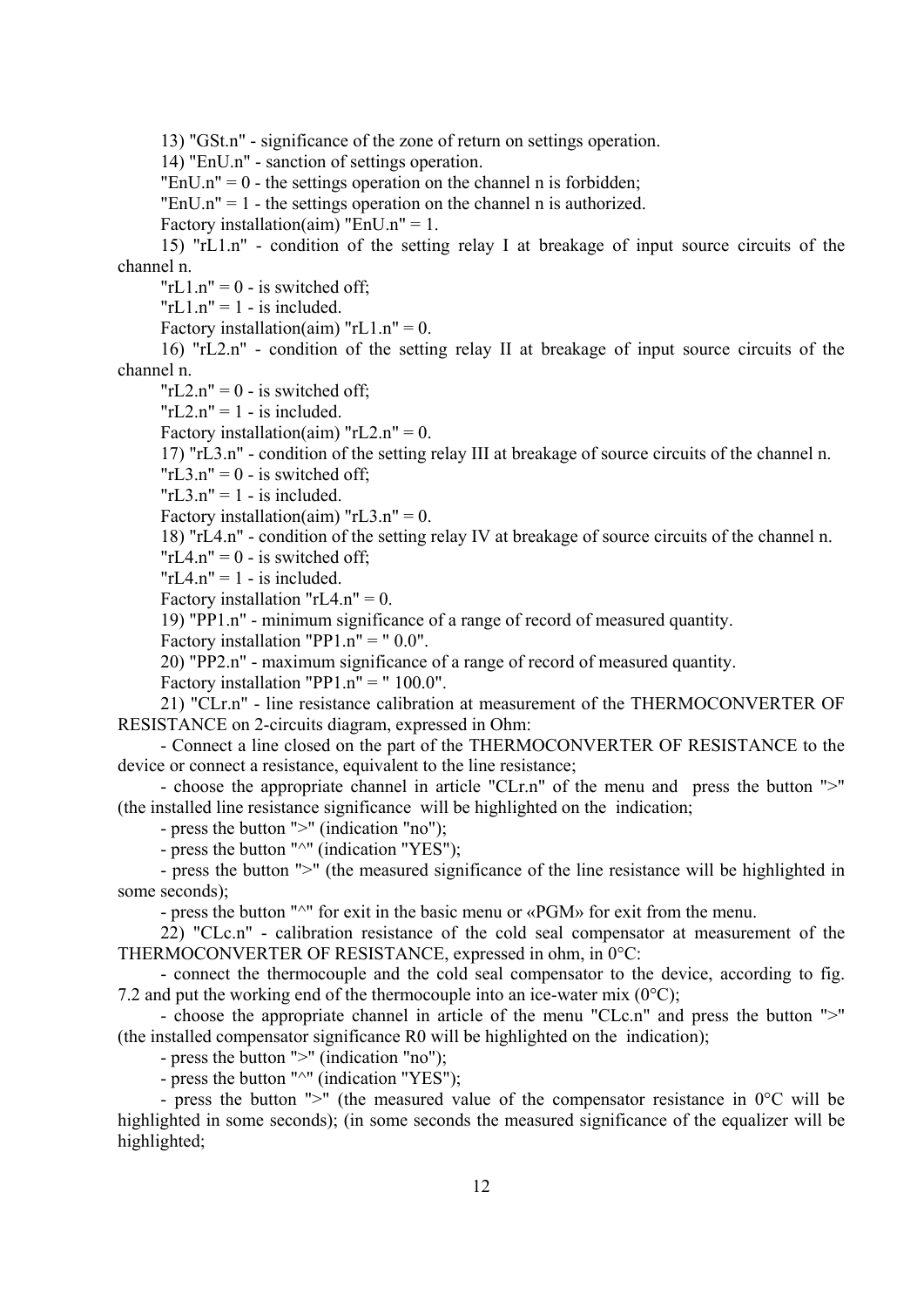- press the button "<sup>^</sup>" for exit in the basic menu or «PGM» for exit from the menu.

5.1.9. The module of the interface is intended for an exchange of the data between RMT and computer.

The interface allows to read out from RMT current measured significance and settings significance with the help of the program "RMT49D.exe".

Under the electrical characteristics the interface represents a modified variant of the interface RS 232. Possible variants of RMT connection to the computer are represented in fig. 5.1.

> Multichannel technological registrars RMT 49D/RS. Circuits diagrams of connections with the computer



3-wire connections. Up to 10 RMT can be connected to one computer. The communication line length is up to 15 m.



 Two-wire connections. Up to 100 RMT can be connected to one computer. The communication line length is up to 1500 m

*NB. Interface converter ПИ 232 and DDE exchange driver IRT1730.exe can be delivered by separate order.*

Fig. 5.1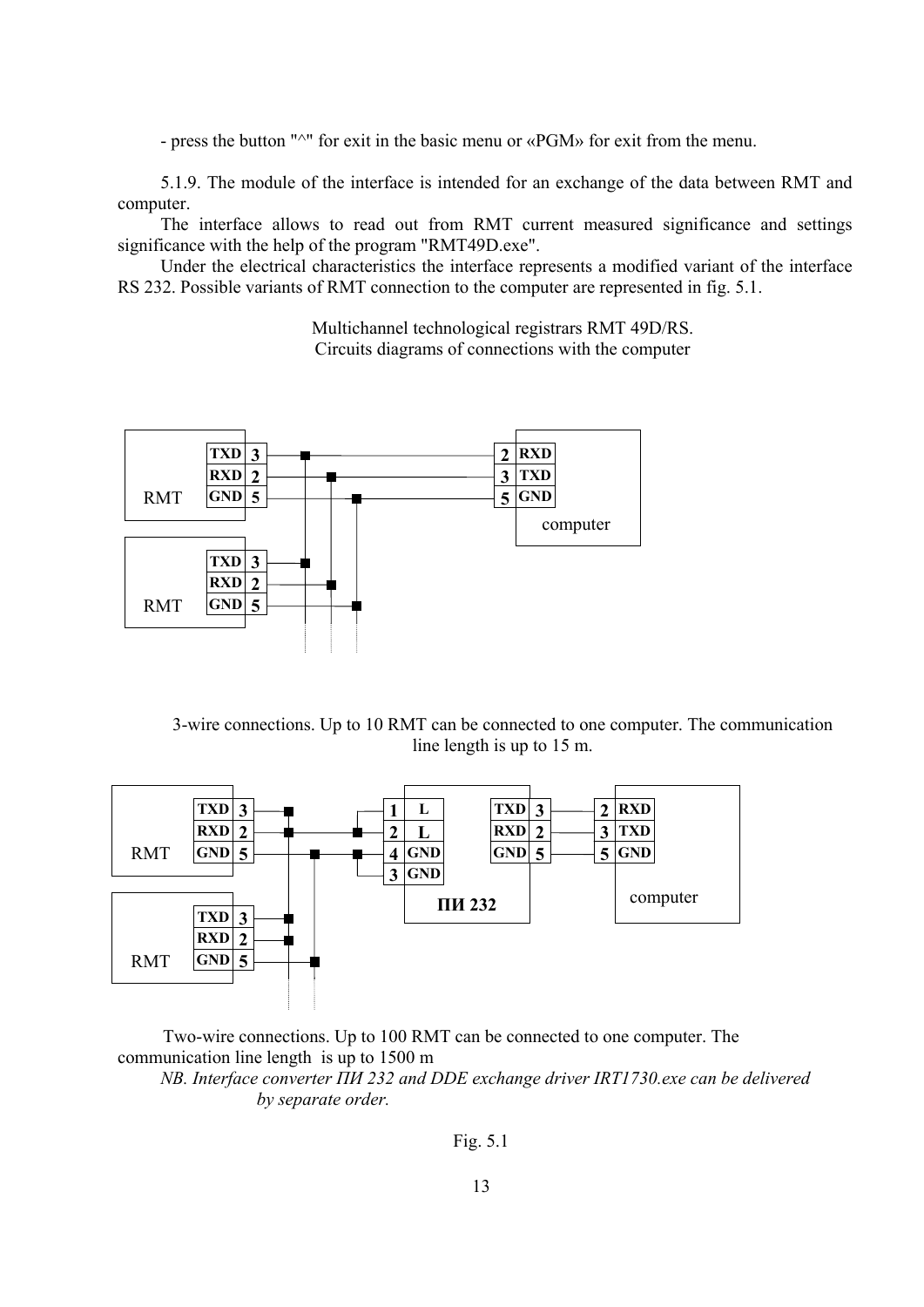## 6. SAFETY REGULATIONS

6.1. Only the persons, who have made a close study of the present passport and who have passed the instructing in the SAFETY REGULATIONS can be allowed to work with RMT

6.2. RMT correspond to class 1 of STATE STANDARTS 12.2.007.0-75 by its method to protect a person from electric injuring

6.3. RMT have a clip of protective grounding according to STATE STANDARTS 12.2.007.0-75.

6.4. Before switching on it is necessary to check that RMT grounding exists and is in order. The grounding resistance should not exceed 0,1 Ohm.

6.5. When using RMT it is necessary to follow STATE STANDARTS 12.3.019-80 instructions, " " and " Electric device using instructions of safety methods for consumers", authorized by State Energy Consuming Regulation Department (Госэнергонадзор).

6.6. Perform reparations and all preventive works at the switched - off RMT.

6.7. Connect prime transformers, signal system circuit wires according to the marking when the power supply is switched  $-$  off.

## 7. PRE-STARTING PROCEDURE

7.1. Unpack the RMT. Make an external examination, when the conformity to the following requests should be established:

1) RMT should be completed according to section 4 of the present passport;

2) The RMT factory number should correspond the number indicated in the passport;

3) RMT should not have any mechanical damages, when it is forbidden to perform any working.

7.2. Order of RMT installation

7.2.1. For RMT installation in a board it is necessary to have access to it from the board back side. The cut dimensions are according article 3.28.

7.2.2. RMT installation in a board is according to the assembly drawing represented in fig. 7.1. Special fixing articles – brackets (C-clamps) are used for RMT fastening, they are included in the complete delivery set.

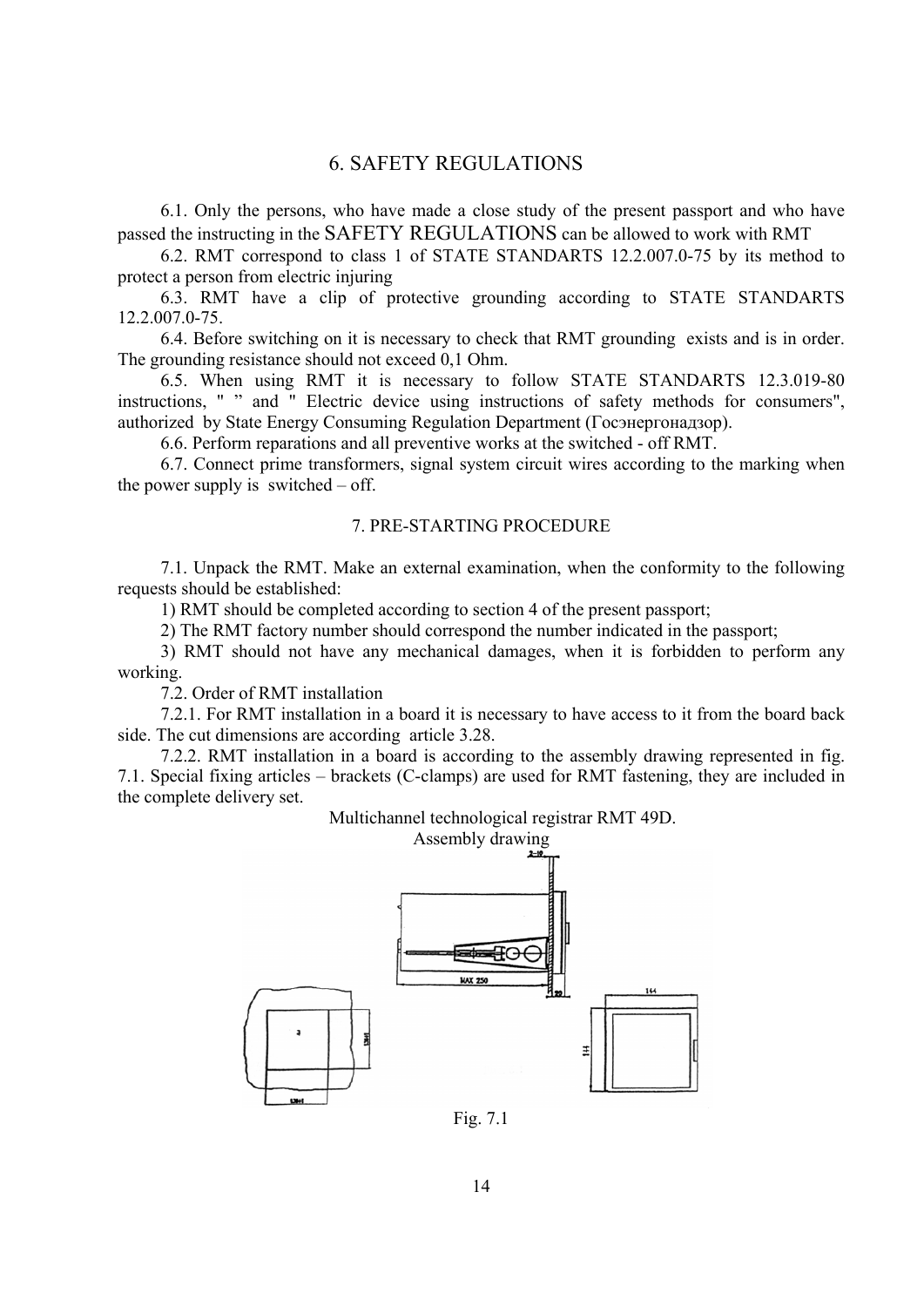7.2.3. RMT electrical connections with power supply net and primary converters are carried out through the connector block, located on the back panel according to fig. 7.2.

The measuring line should be laid by looped wires and enter into the screen.

Multichannel technological registrar

RMT 49D.

Back panel

Supply connection: К19, К20 – 220 V, 50 Hz; К21 - case grounding. The connection table of relay contacts

| Channel   | Setting     |                 | Back panel plugs numbers |                 |
|-----------|-------------|-----------------|--------------------------|-----------------|
|           |             | normally        | general                  | normally        |
|           |             | disconnected    |                          | connected       |
|           |             |                 |                          |                 |
| Channel 1 | Ī           | K <sub>22</sub> | K <sub>23</sub>          | K <sub>24</sub> |
|           | $_{\rm II}$ | K <sub>25</sub> | K <sub>26</sub>          | K27             |
|           | Ш           | K1              | K <sub>2</sub>           | K3              |
|           | IV          | K4              | K <sub>5</sub>           | K <sub>6</sub>  |
| Channel 2 |             | K <sub>28</sub> | K <sub>29</sub>          | K30             |
|           | $_{\rm II}$ | K31             | K32                      | K33             |
|           | Ш           | K7              | K8                       | K9              |
|           | IV          | K10             | K11                      | K12             |
| Channel 3 |             | K34             | K35                      | K36             |
|           | H           | K37             | K38                      | K39             |
|           | Ш           | K <sub>13</sub> | K <sub>14</sub>          | K15             |
|           | IV          | K16             | K17                      | K18             |

The circuits of connection of primary converters:

K40, K41, K42, K43 - channel 1

K44, K45, K46, K47 - channel 2

K48, K49, K50, K51 - channel 3



Fig. 7.2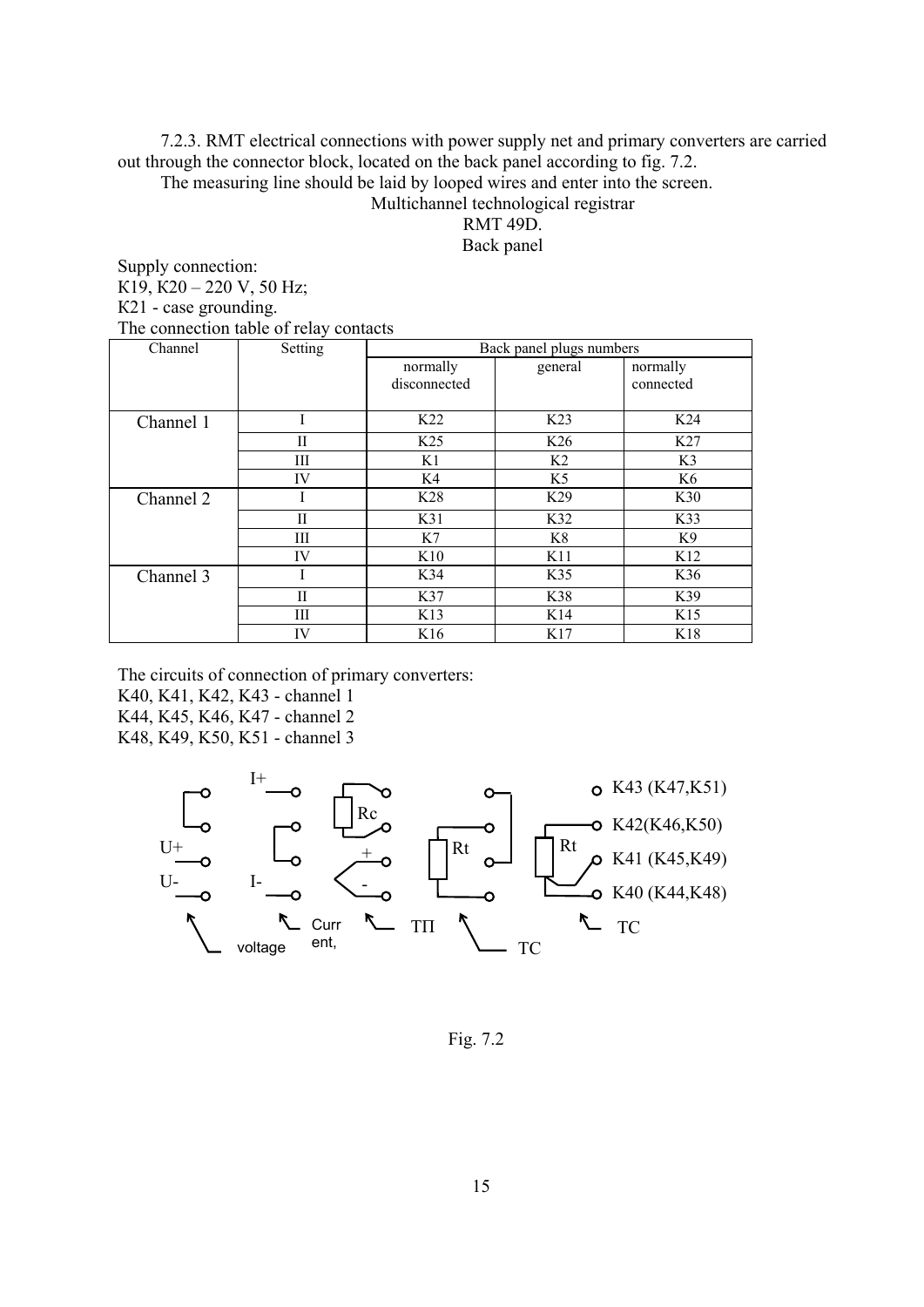#### 8. OPERATING PROCEDURE

8.1. Open the RMT door and take the tape drive mechanism out, for what press simultaneously the two levers situated in the both sides of the mechanism. Released mechanism turns forward and can be easily taken out.

8.2. Installation of the recording devices

8.2.1. Switch the device on.

8.2.2. Insert the recording device for the first measuring channel in the holder. Repeat operations for two other measuring channels. The ink of recording devices has different colors for each measuring channel.

Recording devices removal during their replacement is made in the reversed order.

8.2.3. The auxiliary paper stopper for the electric motor (used during RMT storage or transportation) should be removed during the above described operations with the recording devices

8.3. The diagram moving speed is controlled by the switch located in the RMT bottom part. During this operation the tape drive mechanism should be taken out.

With the help of the switch it is possible to choose one from two numbers(lines) of speeds of the diagram moving:  $10+240$  mm / hour or  $10+240$  mm / minute  $(600+1400$  mm / hour).

Dependence of one plotting paper roll operating time duration and of time of record presence in the field of vision is indicated in the table 4.

| plotting paper moving | operating time | time of presence of record |
|-----------------------|----------------|----------------------------|
| speed mm / hour       |                | in the field of vision     |
| 10                    | 66 days        | 8 hours                    |
| 20                    | 33 days        | 4 hours                    |
| 60                    | 11 days        | 80 minutes                 |
| 120                   | $5,5$ days     | 40 minutes                 |
| 240                   | 66 hours       | 20 minutes.                |
| 600                   | 26 hours       | 8 minutes                  |
| 1200                  | 13 hours       | 4 minutes                  |
| 3600                  | 260 hours      | 80 seconds.                |
| 7200                  | 130 hours      | 40 seconds                 |
| 14400                 | 66 minutes     | 20 seconds.                |

Table 4

8.4. Preparation for working with rolled plotting paper

8.4.1. Open a roll of plotting paper. Insert the giving spool into the roll and establish them in grooves located behind the top part of the tape drive mechanism.

8.4.2. Pass the beginning of plotting paper under the holding rod, then stretch the paper atop of the transporting gear rollers, pass it under the transparent transport rod, under the bottom directing bar and insert it in the slots of the reeling up (accepting) spool.

8.4.3. Turning the receiving spool approximately on 2 turnovers, roll the paper up very tightly.

8.5. Insert the tape drive mechanism into the grooves of the forepart of the put forward RMT. Establish by rotation the tape drive mechanism in its initial position.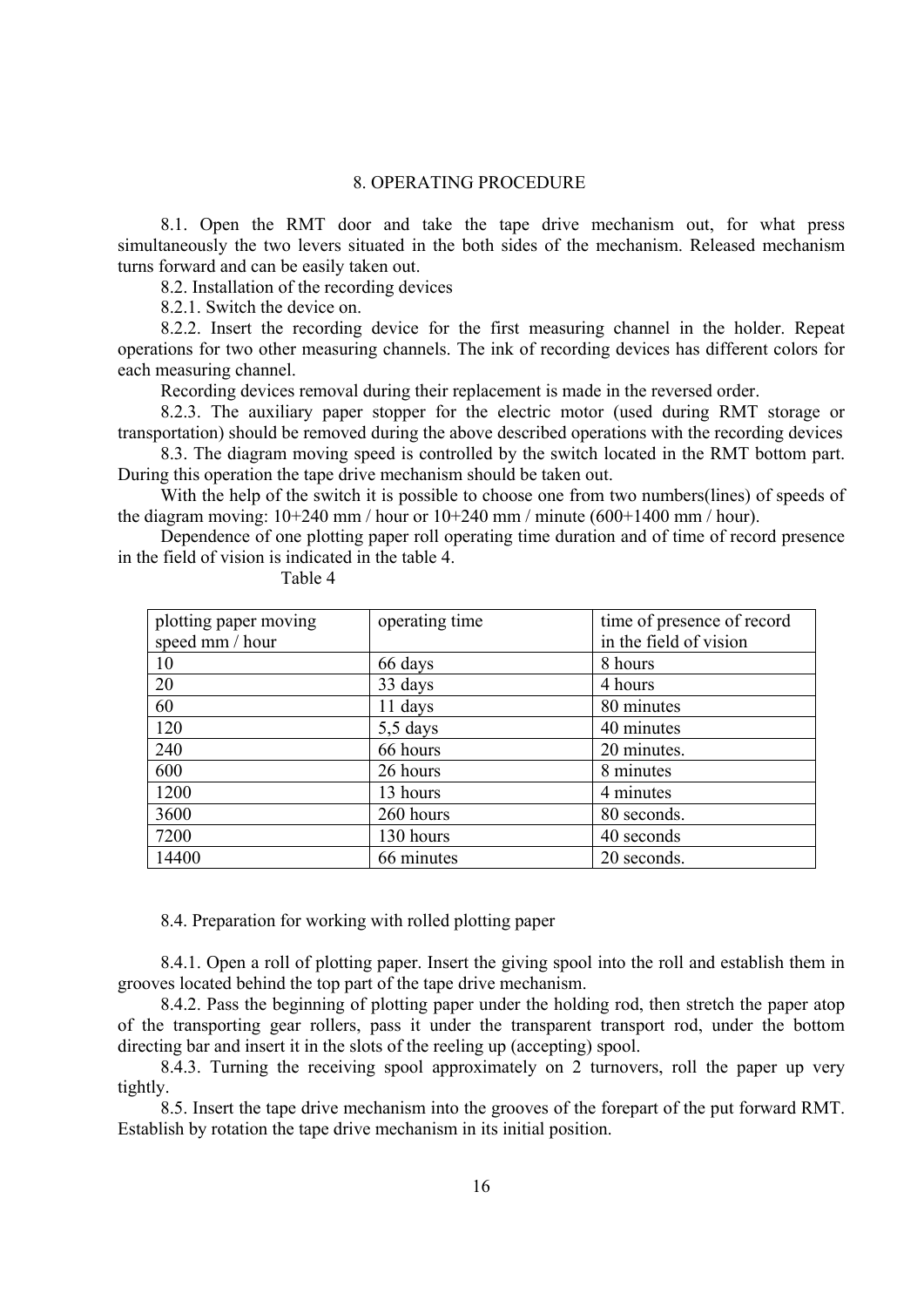8.6. When the primary converters are connected and endured in switched up position during 20 minutes RMT is ready for work.

8.7. Maintenance service

8.7.1. Replacement of plotting paper

1.. 2 м before ending of the tape of plotting paper there is an inclined red strip appearing on it.

Put forward the tape drive mechanism according to article 8.1 and take the accepting spool off by pulling it downwards. The spool left end face is pulled down, and the roll is kept on the remaining part of the spool.

The paper is released and can be removed by the reeled - up plotting paper rotation in the direction opposite the reeled – up one.

Insert the empty accepting spool into the initial position.

It is necessary to remove the dust from the tape drive mechanism when replacing the plotting paper.

8.7.2. Make replacement of recording device when the RMT is switched off and the tape drive mechanism is taken out, according to article 8.2.

The functional switch should be installed in position "P" (replacement of the recording device), in which the linear electric motors on right emphasis stop working. Put the top scale forward with the help of a handle and take out the recording device for the third measuring channel. Remove the recording devices of the second and first measuring channels in the same way. Insert the new recording devices in reversed way, establishing simultaneously the appropriate scales into the initial position.

#### 9. INSTRUCTIONS ON VERIFICATION

9.1. RMT verification is carried out by the State Metrological Service or by an other authorized service, organization which has the right to verificate. The requirements to the organization, to the order of verification realization and to the form of submission of the results of the verification are determined by ПР 50.2.006-94" ГСИ. Verification of means of measurements. Organization and order of realization".

9.2. Interval between verifications - 1 year.

9.3. Safety rules

9.3.1. All works during realization of a verification should be made according to the safety rules indicated in section 6 of the present passport.

9.4. Condition of verification and preparation for it

9.4.1. When realizing the verification observe the following conditions:

| Temperature of air, °C                                                                                                           |  | $20 \pm 5$ ;      |
|----------------------------------------------------------------------------------------------------------------------------------|--|-------------------|
| Relative humidity of air, %                                                                                                      |  | $30 \div 80$ ;    |
| Atmospheric pressure, KPa                                                                                                        |  |                   |
| (mm of mercury column)                                                                                                           |  | $86.0 \div 106.7$ |
|                                                                                                                                  |  | $(630 \div 800);$ |
| Supply voltage, V                                                                                                                |  | $220 \pm 4.4$ :   |
| Frequency of supply, Hz                                                                                                          |  | $50 \pm 0.5$ ;    |
| Time lag for the switched on RMT, minutes                                                                                        |  | 20.               |
| $\circ$ . The set of $\circ$ is a set of $\circ$ is a set of $\circ$ is a set of $\circ$ is a set of $\circ$ is a set of $\circ$ |  |                   |

9.4.2. Operations made with means of verification and verified RMT, according to the working instructions and to the present passport.

9.4.3. Following preparatory works should be done before proceeding to the verification

1) The RMT should be kept during 4 hours in the conditions conforming those ones fixed by article 9.4.1;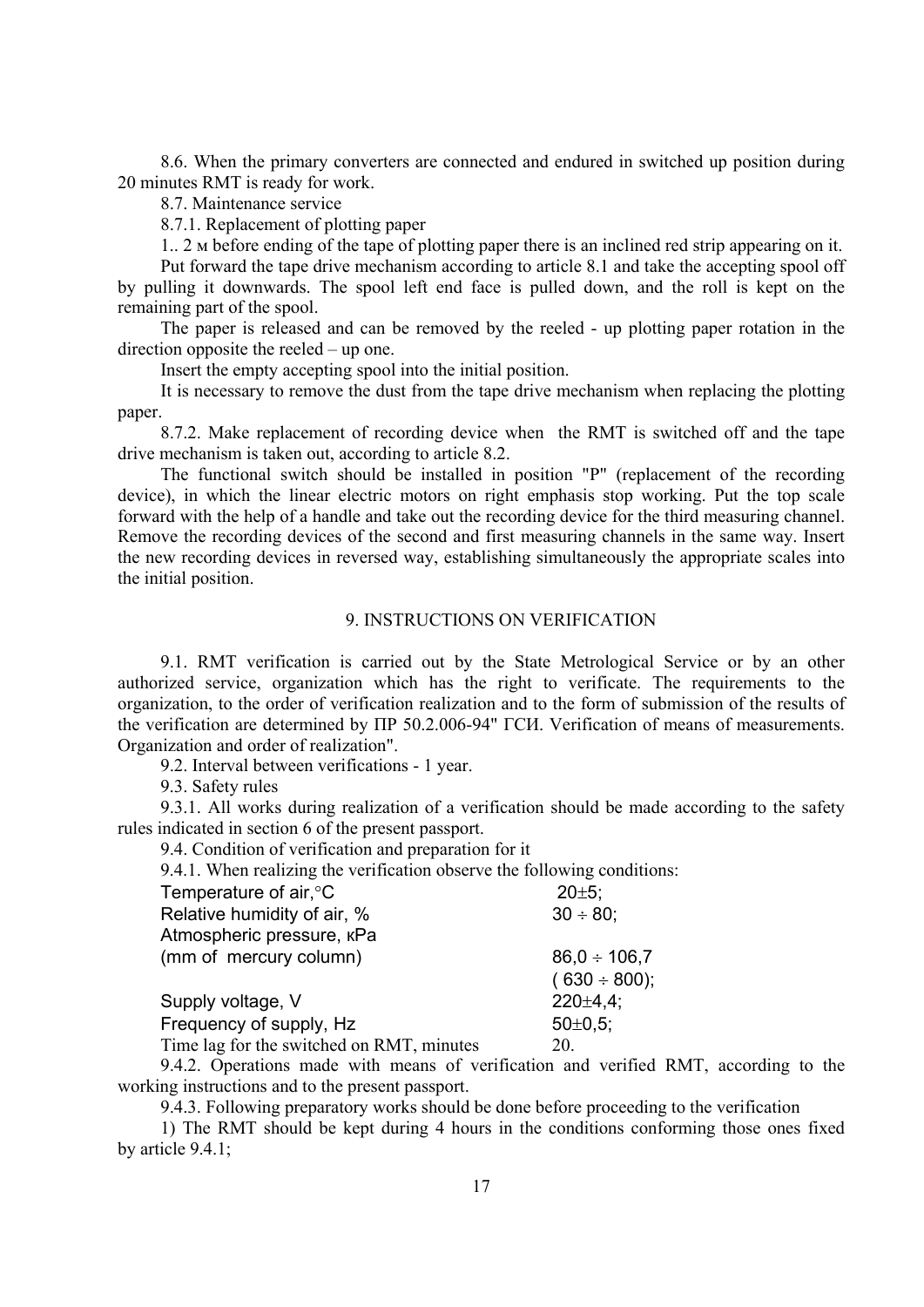2) The means of verification prepared for working according to the operational documentation.

9.5. Verification realization

9.5.1. External survey

External survey of the verificated RMT should be done according to article 7.1 of the present passport.

9.5.2. Approbation should be carried out by connecting the RMT with the measuring circuit according to article 9.5.3, and the following must be checked:

1) conformity of the RMT indications to zero value by measured quantity and by the record of measured quantity;

2) conformity of the RMT indications to the value of the input source signal conforming to the lower value limit by the record of measured quantity (for RMTs, which have different ranges of measured quantity and of the record of measured quantity).

9.5.3. Definition of the values of the basic indicated errors of measured quantities of RMT

9.5.3.1. The basic indicated error of measured quantities of the measuring channels intended for working with thermal converters of resistance TC and thermoelectric converters of resistance ТП, and also with input source electric signals in form of direct current voltage is determined in points conforming to 5, 25, 50, 75, 95 % of the ranges of measurements, for what:

1) the measuring channel of the verified RMT is connected to the shop of resistance or to the comparator of voltage by means of scaling cable (for measuring channels designed for working with thermal converters of resistance or thermoelectric converters of resistance accordingly);

2) resistance values or  $T_{1,2}$ , conformed to the verified point of the measuring channel are installed consistently in the shop of resistance or in the comparator of voltage;

3) the nominal static characteristics NSC of the thermal converters of resistance and thermoelectric converters of resistance should conform to STATE STANDARTS 6651-94 and STATE STANDARTS P 50431-92 accordingly;

4) the difference between the indications of the RMT measuring channel and the real value of temperature in the verified point manifested in the percentage of measurements range should not exceed the appropriate value fixed in article 3.4 and the table 1 of the present passport;

5) the measuring channel is connected to the input source electrical signal in form of voltage of direct current with the source of calibrated voltages;

6) with the help of the latter the input signal value is set in the verified point;

7) the difference of the indications between the verified measuring channel and the real value of the measured quantities determined on the calibrating curve, should not exceed the values calculated by the formula (9.1)

$$
|A_{\text{H3M}} - A_{\text{A}}| \le \frac{(A_s - A_{\text{A}}) \cdot 0.2}{100} + R,\tag{9.1}
$$

Where  $A_{\mu}$  - lower limit rate of measurements;

*A<sub>в</sub>* - top limit of measurements;

Аизм - measured value of quantity in the verified point;

Hell – real value of quantity in the verified point;

R - one unit of the last mark;

0,2 - admitted basic indicated error of the measured quantity.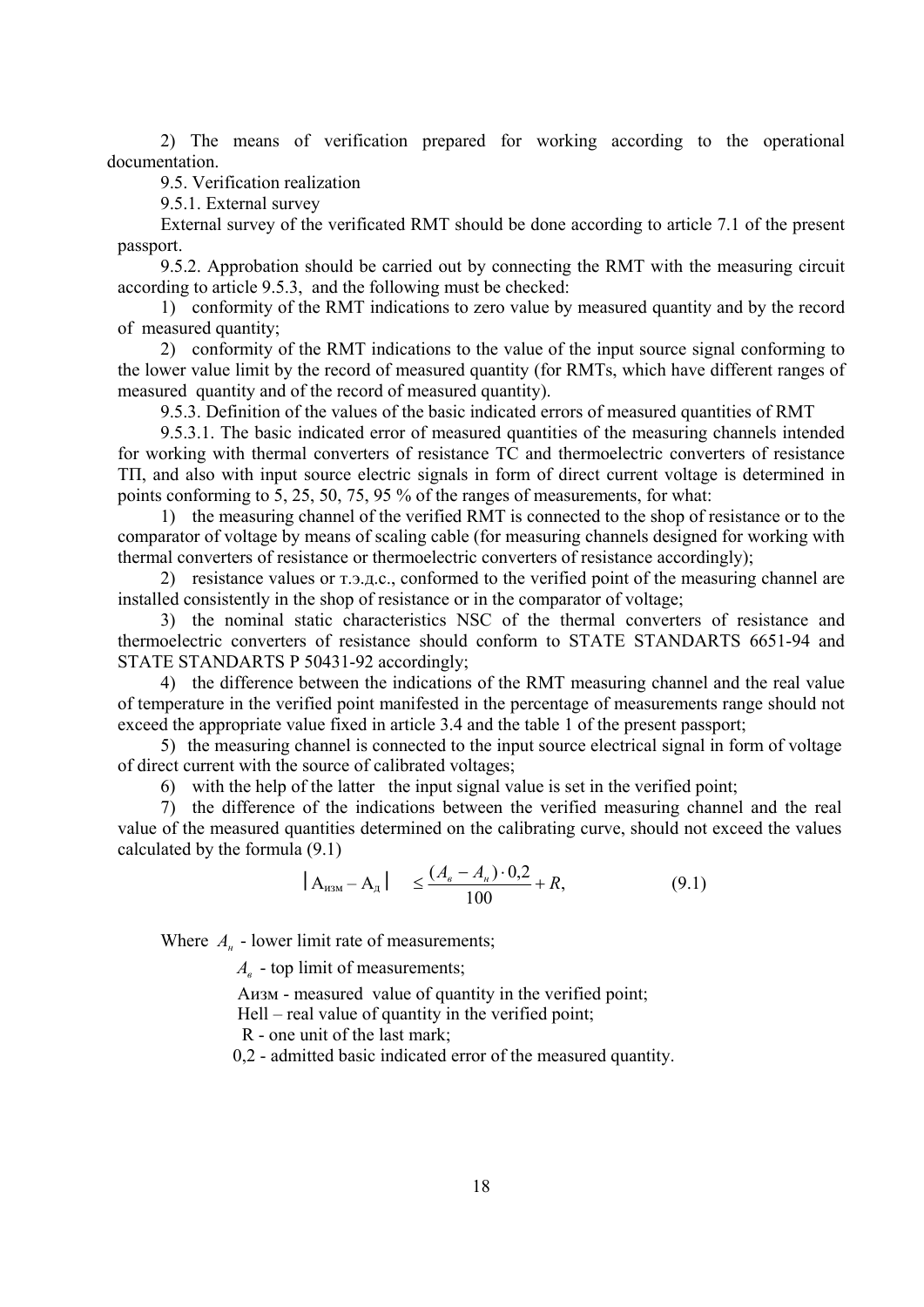9.5.3.2. The basic indicated error of the measured quantities of measuring channels with input electric signals in form of direct current is determined in points corresponding to 5 and 95 % of measurements range, for what:

1) the verified measuring channel is connected to the source of the calibrated currents and the value of the input signal is set conforming to the verified point;

2) the difference between the indications of the verified measuring channel and the real value of the measured quantity in the verified point determined by the calibrating curve, should not exceed the values calculated by the formula (9.1)

9.5.4. Basic indicated error value definition by the record of the measured quantity

The basic indicated error on record of the measured quantity is defined at increasing and reducing of the measured quantity values. The measured value is defined by the record of the indications on a diagram and on the digital display board(panel).

9.5.4.1. When the diagram carrier is driven the measured quantity is transferred to the verified measuring channel consequently changing it up to achieving the chosen value so that the excess of the given level should be avoided.

For each chosen value the line is written down in the way that the effect of friction appears infinitely small, that is achieved at the diagram carrier minimum speed expense or by manual supplying of the diagram carrier

9.5.4.2. Basic indicated error on record of measured quantity is determined by the formula

$$
\gamma_s = \frac{A_o - A_o}{A} \cdot 100,\tag{9.2.}
$$

- Where  $A_0$  deviation of the RMT writing system at the given value of the input source signal, mm;
	- *Ад* rating value of the writing system deviation appropriate to the real value of the measured quantity, mm;
	- *А* nominal width of the field of record of the measuring channel, mm,

should be in the limits fixed in article 3.5 of the present passport.

*NOTE. For RMT, which measured quantity ranges and recorded measured quantity ranges do not coincide, minimum value of the range of the measured quantity record should not exceed the values designed by the formula*

$$
A\epsilon.3. - A\mu.3. \ge \frac{A\epsilon. - A\mu}{\gamma_u},
$$
\n(9.3)

Where  $A_{\alpha,3}$ . - the top limit value of the measured quantity record;

*Ан*.*з*. - the bottom limit value of the measured quantity record;

 $A_{\epsilon}$  - the top limit value of the measured quantity;

*AH*  $\cdot$  - the bottom limit value of the measured quantity;

 $\gamma_u$  - the basic indicated error of the measured quantity for the given range of measurements conform to article 3.4 of the present passport.

The difference between the value read on the normal carrier of the diagram, and the value read on a digital display panel, expressed in percentage of graduation length (width of the field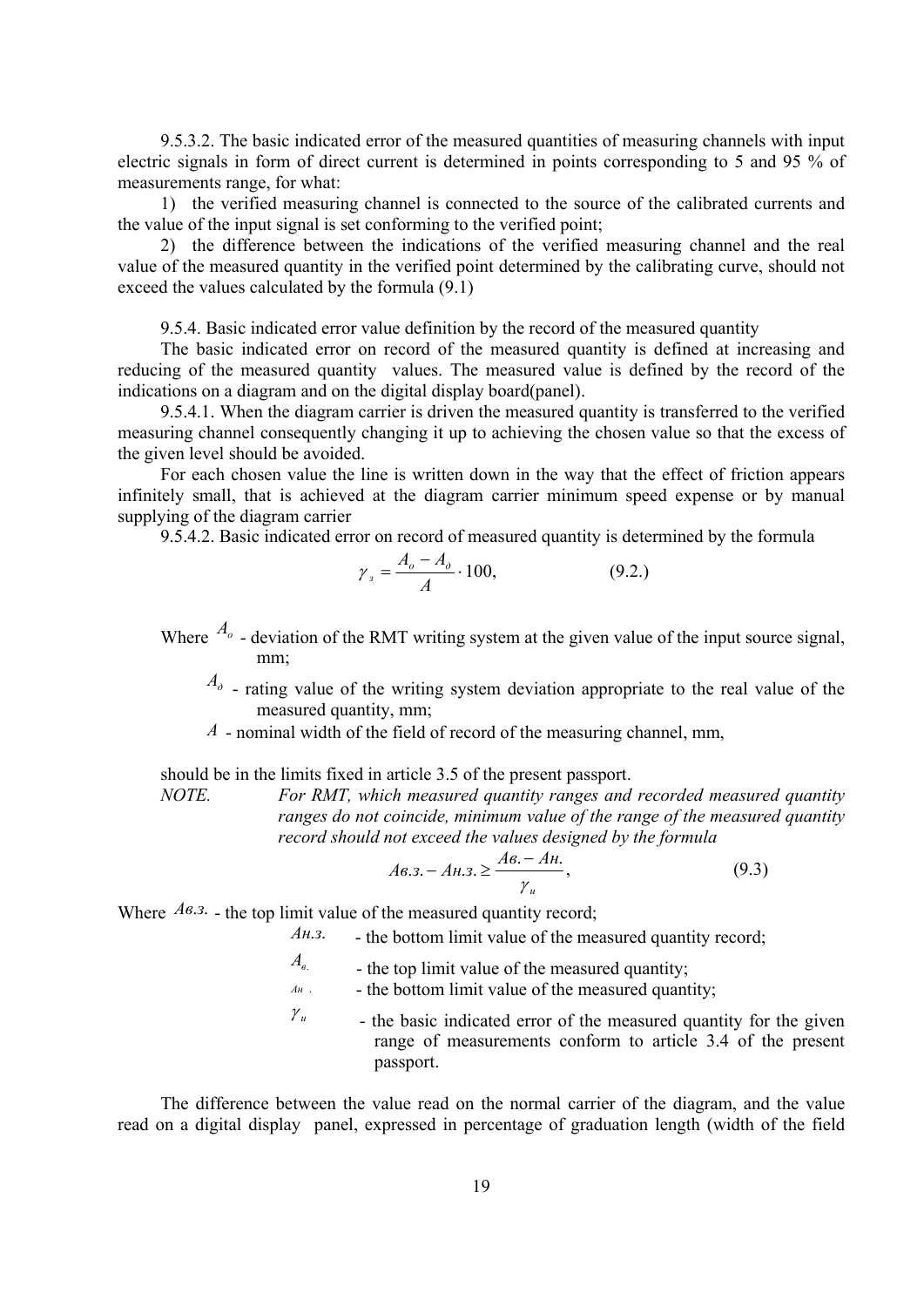of record), should be within the limits of the admitted basic indicated error in any verified point, including in zero, if it is present.

#### 10. TRANSPORTATION AND STORAGE REGULATIONS

10.1. RMT can be transported by all types of roofed vehicles. Container fastening during transportation should be made according to the transport and traffic regulation rules.

10.2. The RMT transportation conditions conform to condition 5 of STATE STANDARTS 15150-69 at the temperature of air from -50 up to +50 С with observance of measures of protection from impacts and vibrations.

10.3. Conditions of the RMT storage in transport packing in the manufacturer and the consumer warehouse conform to condition 1 of STATE STANDARTS 15150-69.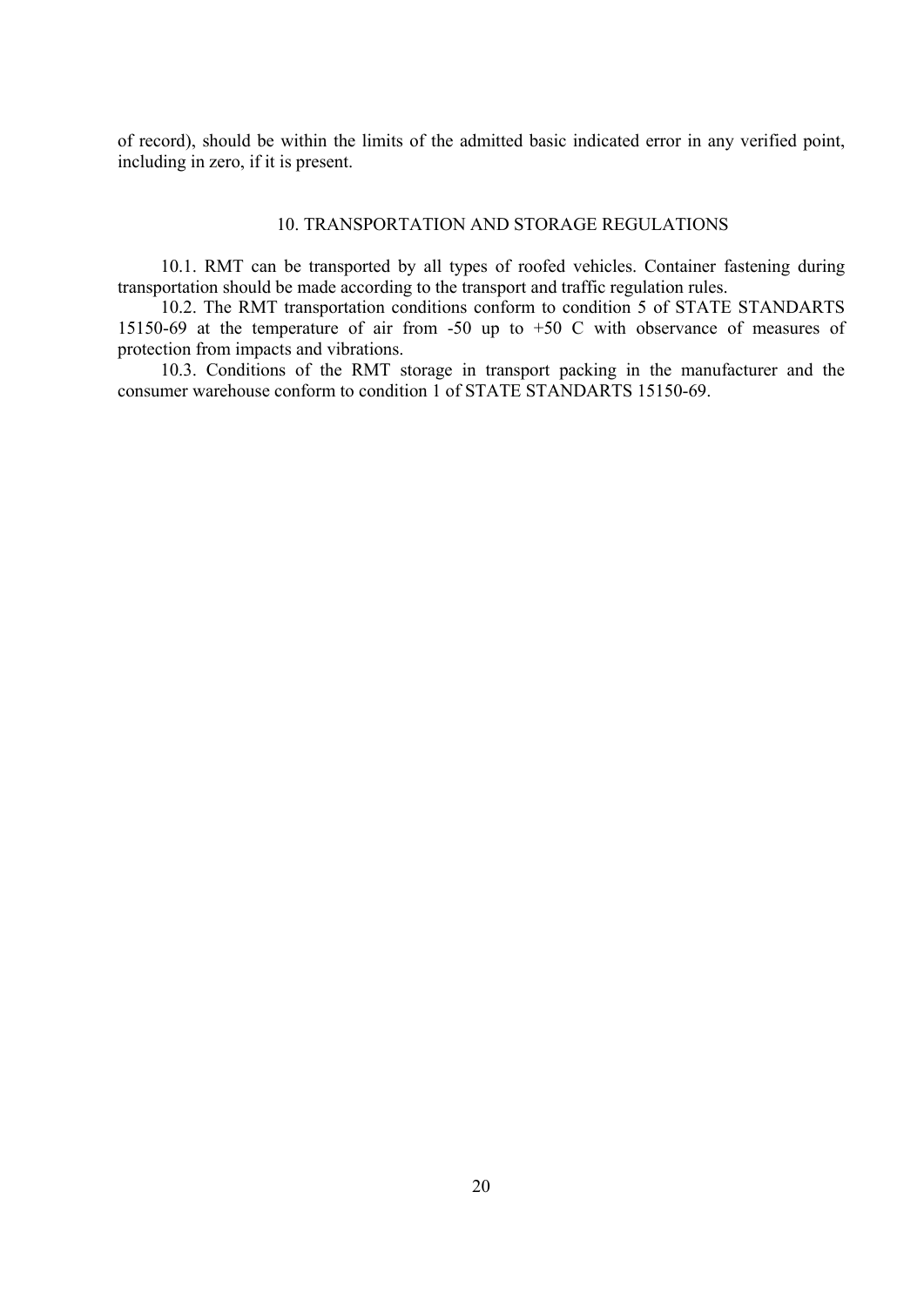#### 11. ACCEPTANCE CERTIFICATE

11.1. The multichannel technological registrar RMT 49D factory number  $\mathcal{N}_2$  conforms to specifications TУ 4211-011-13282997-99 and is recognized suitable for operation.

Date of issue \_\_\_\_\_\_\_\_\_\_\_\_\_\_\_\_\_\_\_\_\_\_\_\_\_

Seal

The controller \_\_\_\_\_\_\_\_\_\_\_\_\_\_\_\_\_\_\_

11.2. On the basis of results of the primary verification the multichannel technological Registrar RMT 49D factory number N<sup>o</sup> \_\_\_\_\_\_\_\_\_\_\_\_\_\_ is recognized suitable and is allowed for using.

| Verificator | Verification seal (stamp): | Next verification date |
|-------------|----------------------------|------------------------|
|             | (Signature)                | (initials, surname)    |
| "<br>"      |                            |                        |

11.3. On the basis of periodic verification results the multichannel technological Registrar RMT 49D factory number  $\mathbb{N}^{\circ}$  \_\_\_\_\_\_\_\_\_\_\_\_\_\_\_\_ is recognized suitable and is allowed for using. Verification seal (stamp): Next verification date

| (Signature) | (initials, surname) |  |
|-------------|---------------------|--|

"\_\_\_\_\_\_\_" \_\_\_\_\_\_\_\_\_\_\_\_\_\_\_\_\_\_\_\_\_\_\_\_.

On the basis of periodic verification results the multichannel technological Registrar RMT 49D factory number № \_\_\_\_\_\_\_\_\_\_\_\_\_\_ is recognized suitable and is allowed for using.

| Verification seal (stamp): |             | Next verification date |  |
|----------------------------|-------------|------------------------|--|
| Verificator                |             |                        |  |
|                            | (Signature) | (initials, surname)    |  |

"\_\_\_\_\_\_\_" \_\_\_\_\_\_\_\_\_\_\_\_\_\_\_\_\_\_\_\_\_\_\_\_.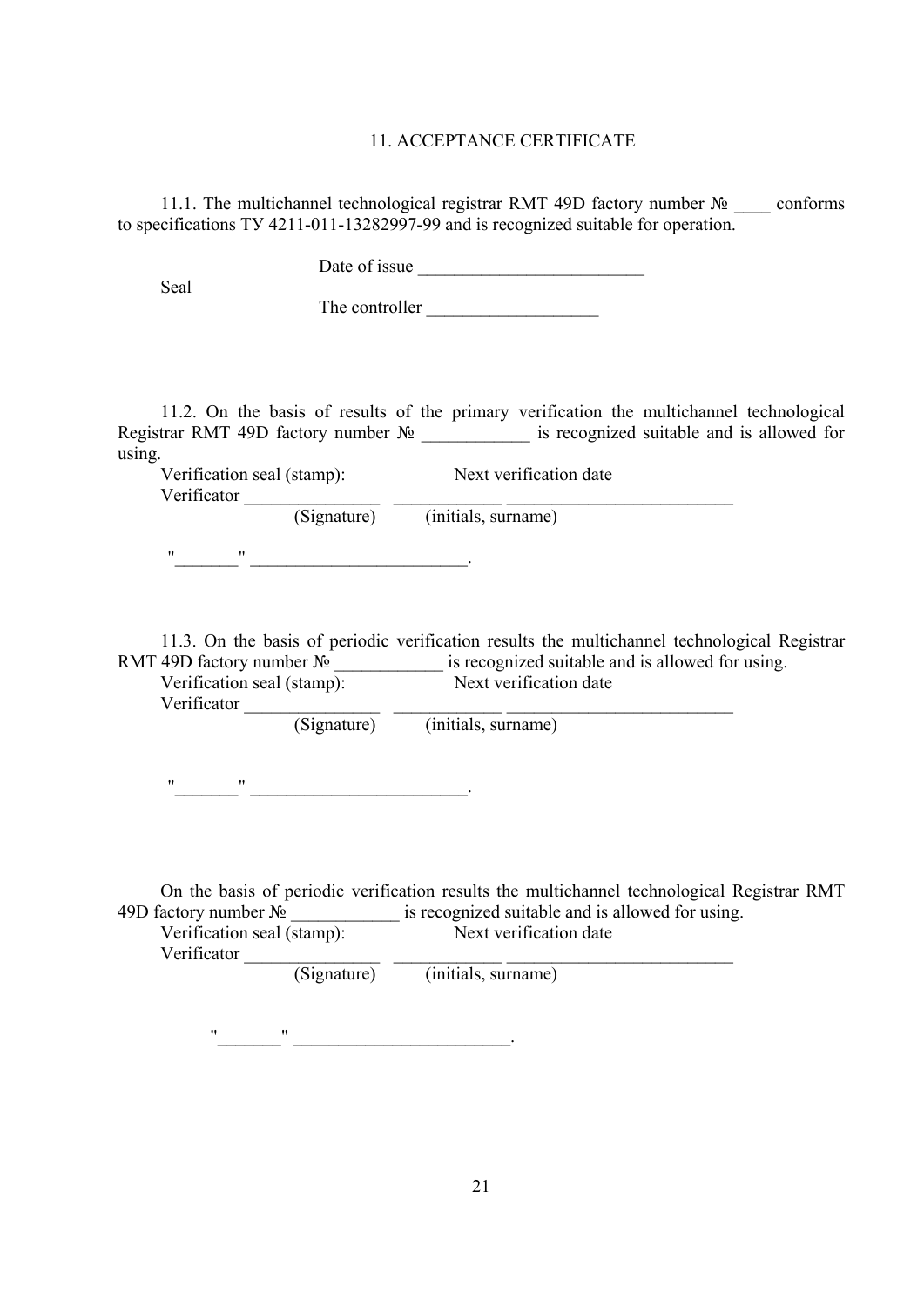| On the basis of periodic verification results the multichannel technological Registrar RMT                                    |
|-------------------------------------------------------------------------------------------------------------------------------|
| 49D factory number $\mathcal{N}_2$ ______________ is recognized suitable and is allowed for using.                            |
| Verification seal (stamp): Next verification date                                                                             |
|                                                                                                                               |
| Verificator (Signature) (initials, surname)                                                                                   |
|                                                                                                                               |
|                                                                                                                               |
| $\mathbf{m}$ and $\mathbf{m}$ are the contract of $\mathbf{m}$ and $\mathbf{m}$ are the contract of $\mathbf{m}$              |
|                                                                                                                               |
|                                                                                                                               |
| On the basis of periodic verification results the multichannel technological Registrar RMT                                    |
| 49D factory number $\mathbb{N}_2$ _______________ is recognized suitable and is allowed for using.                            |
| Verification seal (stamp): Next verification date                                                                             |
|                                                                                                                               |
| Verificator (Signature) (initials, surname)                                                                                   |
|                                                                                                                               |
|                                                                                                                               |
| $\label{eq:10} \mathbf{u} = \left\{ \begin{array}{cc} \mathbf{u} & \mathbf{u} \\ \mathbf{u} & \mathbf{u} \end{array} \right.$ |
|                                                                                                                               |
|                                                                                                                               |
| On the basis of periodic verification results the multichannel technological Registrar RMT                                    |
| 49D factory number $\mathbb{N}_2$ _______________ is recognized suitable and is allowed for using.                            |
| Verification seal (stamp): Next verification date                                                                             |
|                                                                                                                               |
| Verificator (Signature) (initials, surname)                                                                                   |
|                                                                                                                               |
|                                                                                                                               |
| $\mathbf{u}$ and $\mathbf{u}$                                                                                                 |
| results $\frac{1}{\pi}$ the multichannel technological Registrar RMT 49D factory number $N_2$                                 |
| is recognized suitable and is allowed for using.                                                                              |
| Verification seal (stamp): Next verification date                                                                             |
|                                                                                                                               |
| Verificator (Signature) (initials, surname)                                                                                   |
|                                                                                                                               |
|                                                                                                                               |
| 11                                                                                                                            |
|                                                                                                                               |
|                                                                                                                               |
|                                                                                                                               |
| On the basis of periodic verification results the multichannel technological Registrar RMT                                    |
| 49D factory number $\mathbb{N}^{\circ}$ is recognized suitable and is allowed for using.                                      |
| Verification seal (stamp): Next verification date                                                                             |
| Verificator (Signature) (initials, surname)                                                                                   |
|                                                                                                                               |
|                                                                                                                               |
|                                                                                                                               |
| 11<br>11                                                                                                                      |